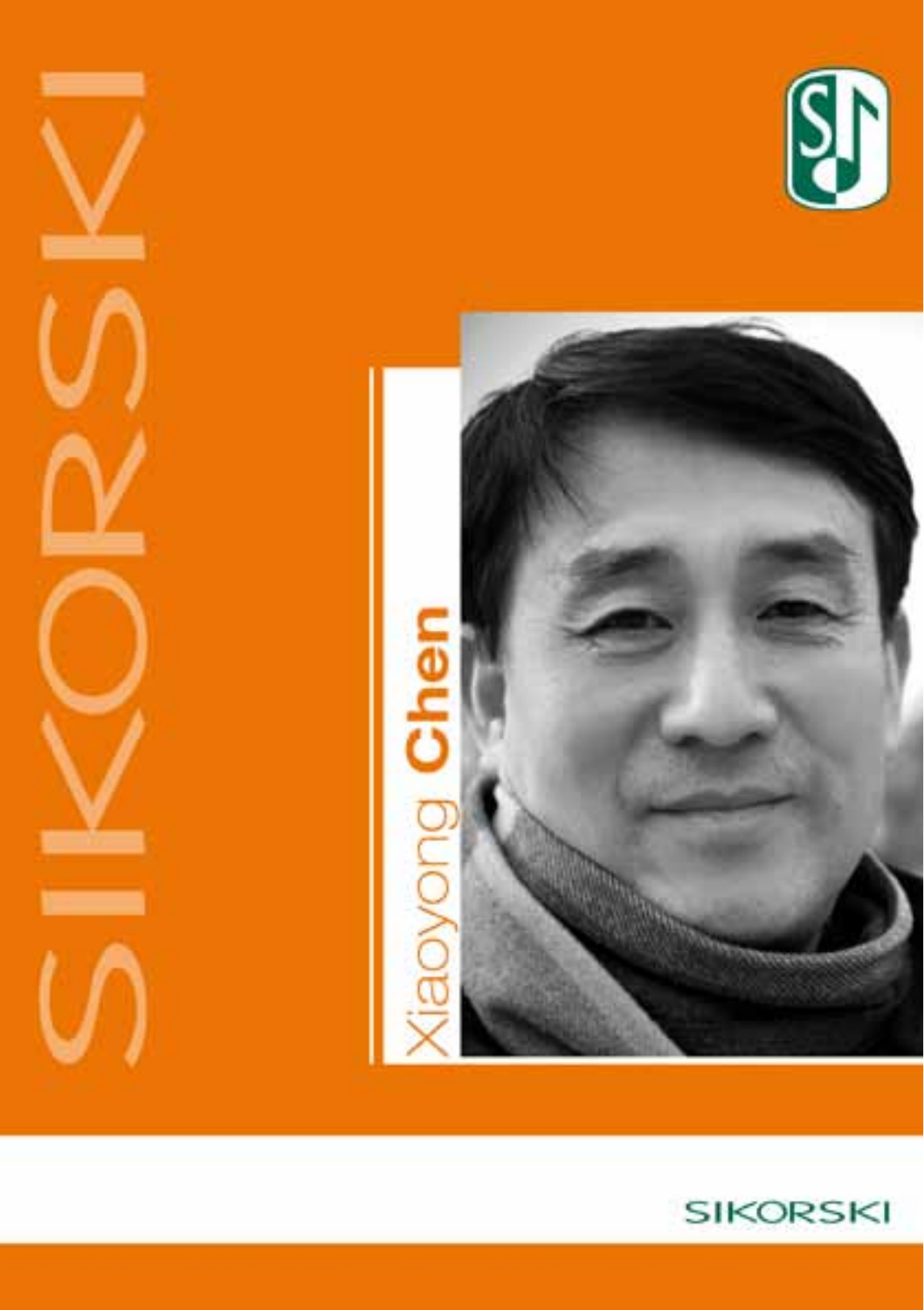# **contents**

## **in dialogue with sound**

| THE MUSIC OF XIAOYONG CHEN 4   |
|--------------------------------|
| IM DIALOG MIT DEM KLANG        |
| ZUR MUSIK VON XIAOYONG CHEN  6 |
|                                |
|                                |
|                                |
|                                |
| <b>ENSEMBLE WORKS</b> 18       |
|                                |
|                                |

|--|--|--|

sikorski Musikverlage 20139 hamburg phone: (+ 49) (0)40 / 41 41 00-0 · fax: (+ 49) (0)40 / 41 41 00-41 www.sikorski.de · contact@sikorski.de **26 may 2020** cover photo © yulong gu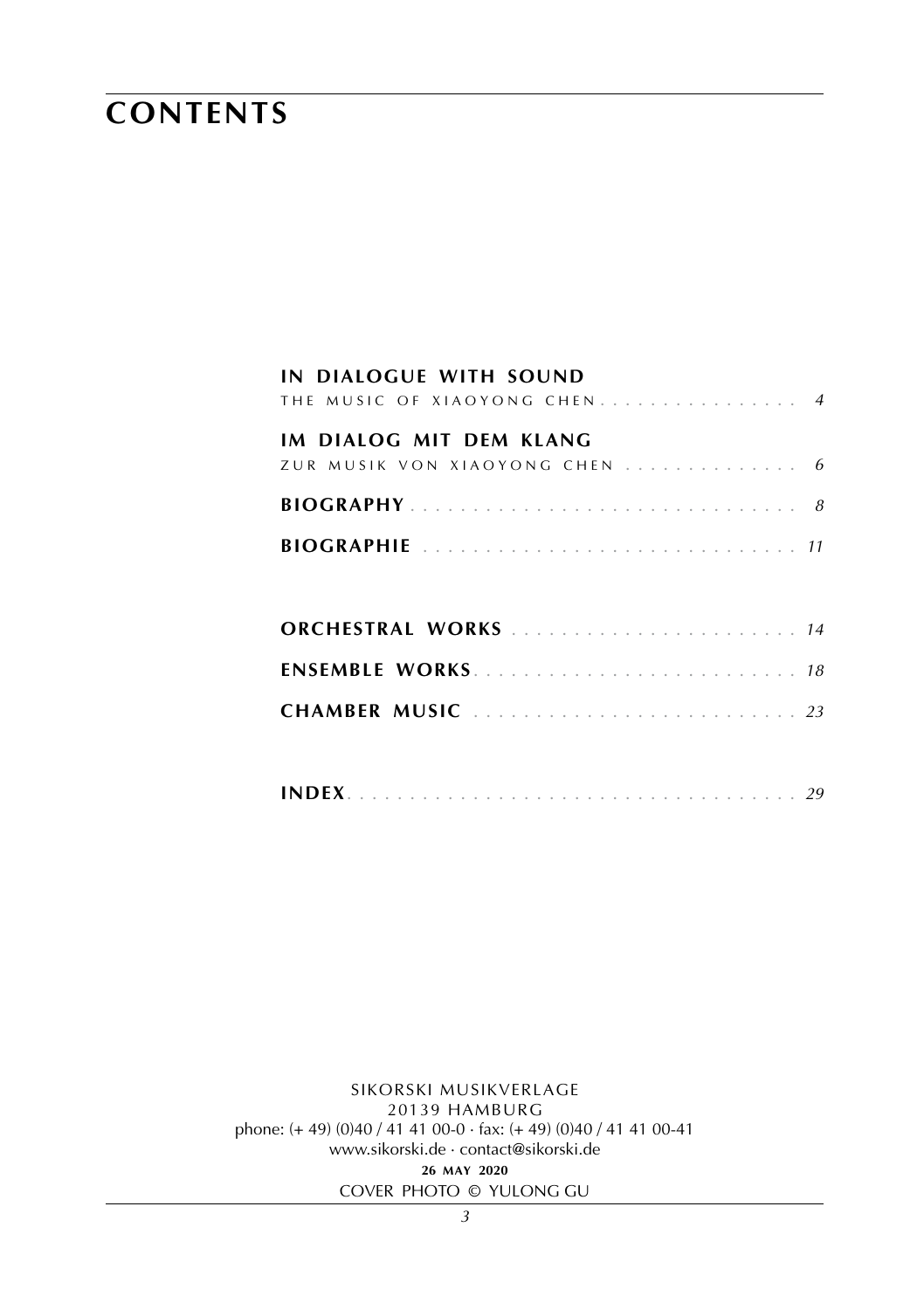## **in dialogue with sound**

THE MUSIC OF XIAOYONG CHEN

In his commentary on his Trio Enclosed Events, Xiaoyong Chen describes his fascination with the origin and life of a single tone which spreads across silence, slowly unfolding its overtone spectrum before it finally recedes into silence. This phenomenon, which by Western traditional concepts, could only form the physical foundation of music and would hardly be considered as part of the actual creative field, can be seen as an elementary model in the compositional work of Chen. The starting point of all of his work is often an apparently simple tonal event which seems to be untouched by compositional manipulation. Such a tonal event is however, already form. For Chen, the single tone is not merely a random, disposable and inert element which the composer compels into a predetermined plan. He sees it rather as a sort of living entity, which possesses its own dynamics and which demands a compositional reaction. This reaction however, does not imply the subjugation of an as yet unformed material but rather, it calls for a sort of subjective resonance in the composer, unleashed by the material itself. This act of composing is for Chen, a communication with sound, an uncovering of its as yet secret possibilities. These compositions possess therefore, an openness which does not permit the composer to have a predetermined idea of where the music will lead him.

Chen described the manner in which his compositions evolve – "My ideal form lies on a higher level before I begin to write the piece. Yet the music itself, when it is already partially written, tells me where and how it should proceed. Perhaps I could say that the fixed idea is a cycle, or better still, a spiral. That is to say, that which has been written, is selfreflective and motivates that which is still to be written in an attempt to achieve a greater clarity. However, the path taken by the overseeing spiral is unknown to me in advance – it is dictated by the music itself".

One should, at this point, counter a possible misunderstanding: – the openness or freedom we refer to here, is not synonymous with automatic, associative writing, whereby the composer allows himself to drift along without any accountability for his decisions. Chen's works are, on the contrary, very precise and consciously structured – not least of all, because of his affinity to mathematics and the natural sciences. The structures of his music however, are not predetermined but evolve simultaneously with it, out of the reality of the sound. An interval or a chord alone, can often determine the form of a composition. Under such partly extreme limitations, a compositional discipline which strives not to dominate the material but rather to harness its inner dynamics by allowing the material to unfold freely, is of great value. Without a doubt, this form of composing is related to Chen's background which he in no way attempts to deny. Far Eastern philosophy, in which the nature of objects, independent of their function, is regarded more highly than in Western thought, also plays a role. Also the influence of Chinese music and language which, with regard to the modulation of tone and rhythm demonstrate an unusually high degree of differentiation, is undeniable. Fundamental however, is the fact that the almost astonished attention which Chen devotes to tones is not restricted to a particular cultural sphere but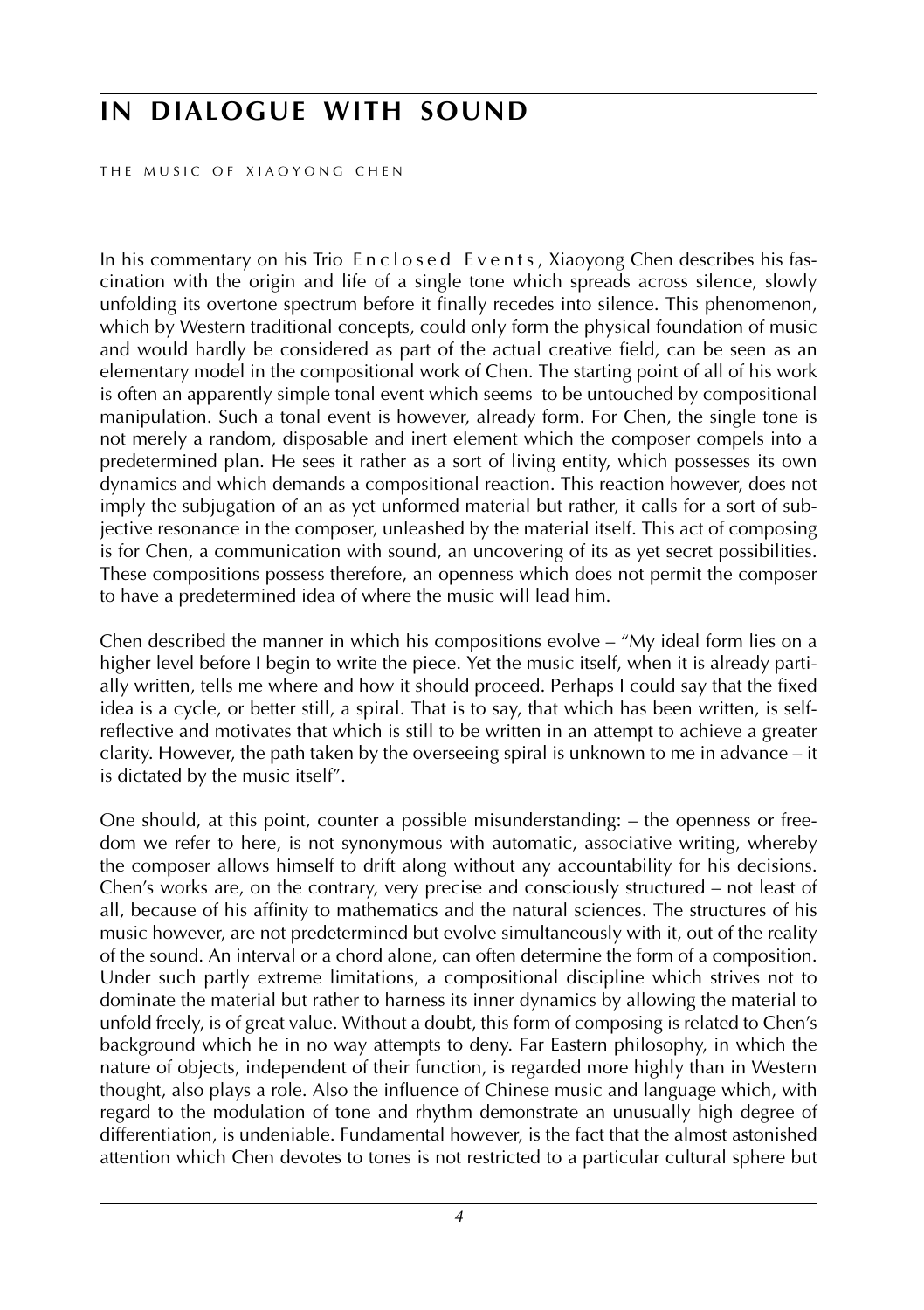is also transferable to the Western listener. Growing up in China in the era of the Cultural Revolution, Chen perceived traditional European music, of which only few works were available, as something strange and fascinating. Only from the perspective of this imposed distance, can we understand Chen's fascination in exploring the possibilities inherent in Western music and in this, a congeniality with his teacher György Ligeti.

Although Chen refers to the tradition of Chinese music, in particular by his preference for the Chinese zither, the Chêng, it is astounding that these references never appear in the form of folklore ingredients. The unusual sounds are blended into a musical language which can not be classified as Chinese or European – a musical language in which there are no unquestioned matters of course, no reliable vocabulary of expressive means - a musical language which allows, time and time again, for surprises and for the renewed discovery of music in each work. This unprejudiced attitude, coupled with an open, experimental relationship to the material and the acceptance of sound as a partner, not merely as a medium, allows Chen to achieve a freshness as well as an internationalism in his work.

Klaus Angermann *English translation by Robert Darroll*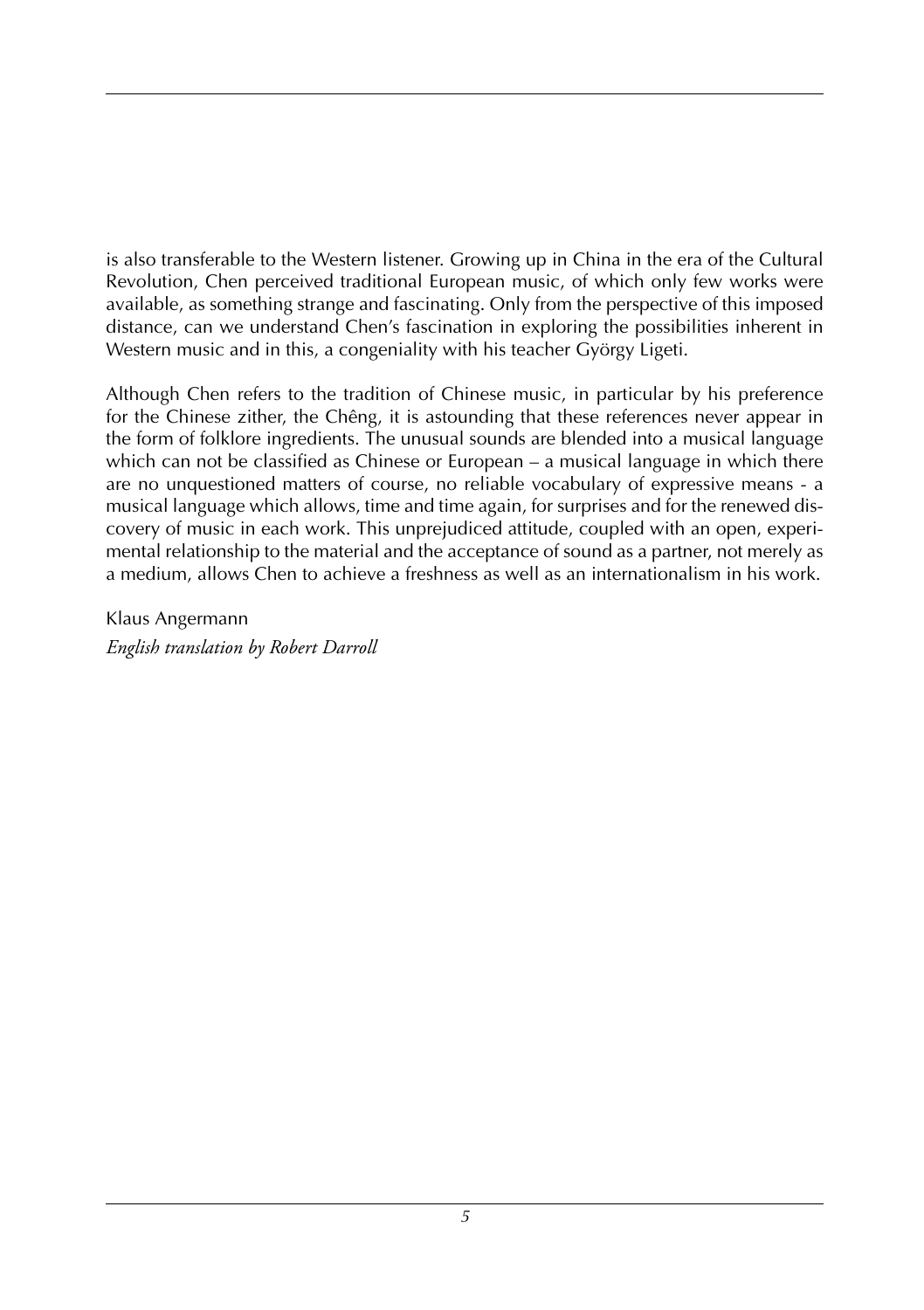## **im dialog mit dem klang**

ZUR MUSIK VON XIAOYONG CHEN

In einem Werkkommentar zu seinem Trio Enclosed Events beschrieb Xiaoyong Chen die Faszination für die Entstehung und das Leben eines einzelnen Tones, der sich in der Stille ausbreitet, sein Obertonspektrum allmählich entfaltet, um wieder in die Stille zurückzukehren. Dieses Phänomen, das nach westlichem traditionellen Verständnis allenfalls die physikalische Basis von Musik bildet, aber noch nicht dem eigentlichen künstlerischen Bereich angehört, kann als elementares Modell für Chens Kompositionen angesehen werden. Alle seine Werke haben als Ausgangspunkt oft nur ein scheinbar einfaches Klangereignis, das von kompositorischer Durchgestaltung noch unberührt scheint. Ein solches Klangereignis ist aber bereits Form. Für Chen ist der einzelne Klang kein beliebig disponibles, totes Element, das der Komponist einem vorher festgelegten Plan unterwirft, sondern gewissermaßen ein Lebewesen, das seine eigene Dynamik besitzt und eine kompositorische Reaktion herausfordert. Und wiederum besteht die Reaktion nicht in der ,Bändigung' eines noch ungestalteten Materials, sondern in einer Art Resonanz, die dieses Material im Subjekt des Komponisten auslöst. Komponieren ist somit für Chen eine Kommunikation mit dem Klang, ein Aufspüren seiner noch verborgenen Möglichkeiten. Daher besitzen die Werke eine Offenheit, bei der sich auch der Komponist nicht a priori darüber im klaren sein kann, wohin ihn die Musik führt.

Wie die Form seiner Kompositionen entsteht, hat Chen so beschrieben: "Meine Formidee ist auf einer höheren Ebene fixiert, noch ehe ich mein Stück schreibe. Aber doch sagt die Musik erst, wenn sie schon geschrieben steht, wie sie weitergehen möchte. Ich könnte vielleicht so sagen: Fixiert ist die Idee eines Kreislaufs, besser: eines Spiralkreislaufs. Das meint: das Geschriebene beobachtet sich selbst und bewirkt wieder das zu Schreibende, wobei immer mehr Deutlichkeit angestrebt wird. Ich komme also nie zum Ausgangspunkt zurück, daher das Bild der Spirale. Den Weg jedoch, den die übergeordnete Spirale nimmt, weiß ich vorher nicht, den sagt die Musik."

Man muss an dieser Stelle einem möglichen Missverständnis begegnen: Eine solche Offenheit ist nicht gleichbedeutend mit einem sozusagen automatischen, assoziativen Schreiben, bei dem sich der Komponist einfach treiben lässt, ohne sich währenddessen Rechenschaft über sein Tun abzulegen. Chens Werke sind im Gegenteil sehr genau und bewusst strukturiert, dafür sorgt schon seine große Affinität zur Mathematik und zu den Naturwissenschaften. Aber die Strukturen der Musik sind ihr nicht vorgegeben, sondern entwickeln sich gleichsam synchron mit ihr aus den Gegebenheiten des Klanges. Häufig kann dabei ein Intervall oder ein Akkord als alleiniges Material die Form eines Stückes prägen. In solcher teilweise extremen Beschränkung bewahrt sich eine kompositorische Disziplin, die das Material nicht beherrschen will, sondern sich seine innere Dynamik zu eigen macht, indem sie ihm einen Entfaltungsraum schafft.

Zweifellos hat ein solches Komponieren auch mit Chens Herkunft zu tun, die er keineswegs verleugnen mochte. Die ostasiatische Philosophie, die dem Eigenwert der Dinge – unabhängig von ihrer Funktionalisierung – eine viel größere Beachtung schenkt als das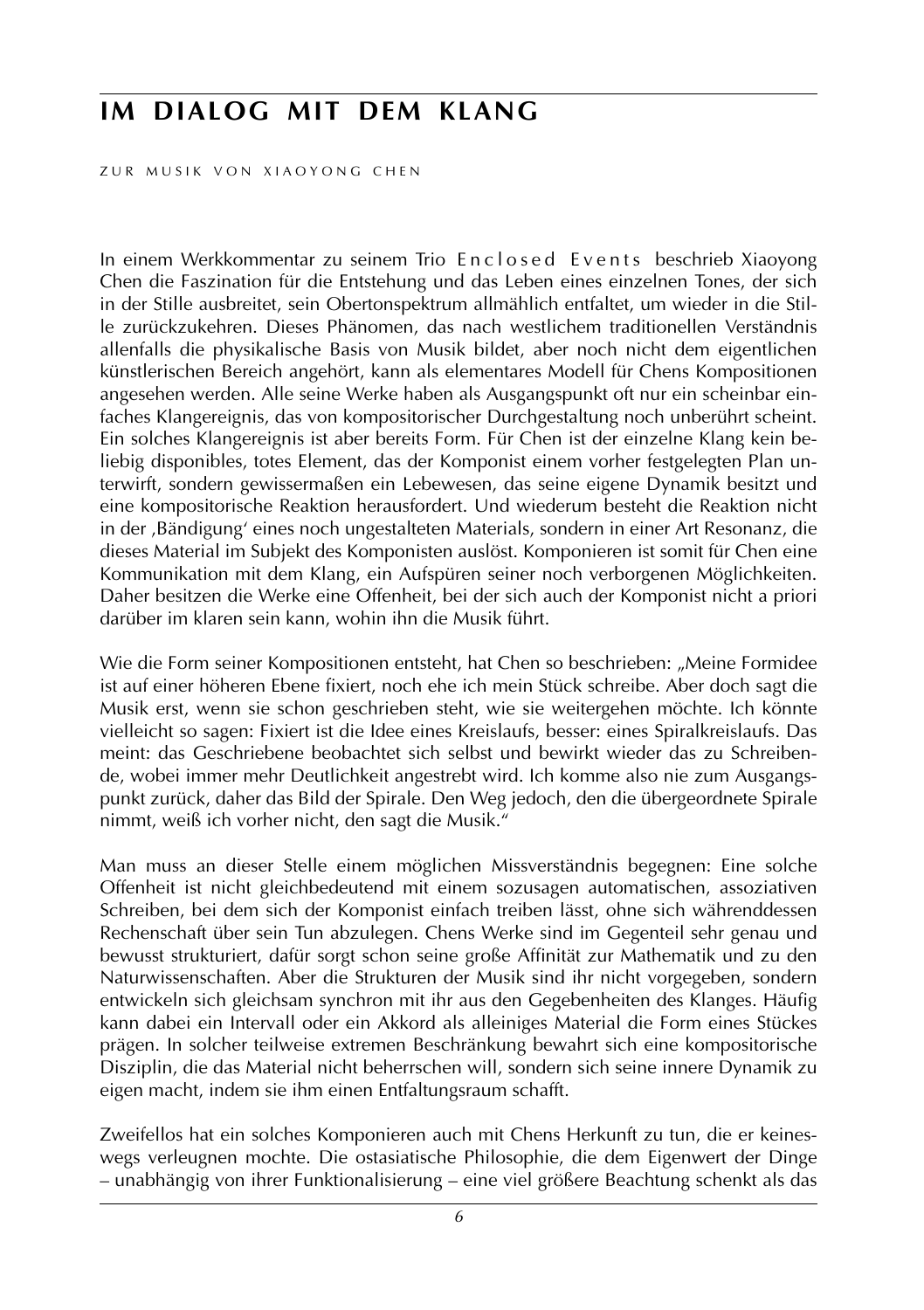westliche Denken, spielt dabei ebenso eine Rolle wie der Einfluss chinesischer Musik und Sprache, die bezüglich der Modulation von Tonhöhen und Rhythmen eine ungewöhnlich große Differenzierung aufweisen. Wesentlicher aber ist etwas anderes: Die staunende Aufmerksamkeit, die Chen den Klängen schenkt, ist unabhängig von einem bestimmten Kulturkreis und kann sich auf den westlichen Hörer übertragen. Aufgewachsen im maoistischen China zur Zeit der Kulturrevolution, hat Chen die traditionelle europäische Musik, die nur mit einigen wenigen Werken zugänglich war, als etwas faszinierend Fremdartiges wahrgenommen. Aus dieser erzwungenen Distanz ist die Neugier zu verstehen, mit der Chen die Möglichkeiten der westlichen Musik erforscht und hier eine Geistesverwandtschaft mit seinem Lehrer György Ligeti gefunden hat.

Zwar bezieht sich Chen in seinen Werken auch auf die chinesische Musiktradition, unter anderem durch die Vorliebe für die chinesische Zither Zheng. Doch erstaunlicherweise erscheinen derartige Bezüge nicht wie folkloristische Zutaten. Die ungewöhnlichen Klänge fügen sich in eine Musiksprache, die weder als chinesisch noch als europäisch zu rubrizieren ist – eine Musiksprache, für die es keine unhinterfragten Selbstverständlichkeiten, keinen abgesicherten Fundus an Ausdrucksmitteln gibt – eine Musiksprache, die sich von den konkreten Klängen immer wieder überraschen lässt und die Musik in jedem Werk neu entdeckt. Aus dieser unvoreingenommenen Betrachtungsweise, die gepaart ist mit einem spielerischen Umgang mit dem Material und den Klang als Partner – nicht als Medium – des Künstlers empfindet, erlangt Chens Musik ihre Frische, aber auch ihre Internationalität.

#### *Klaus Angermann*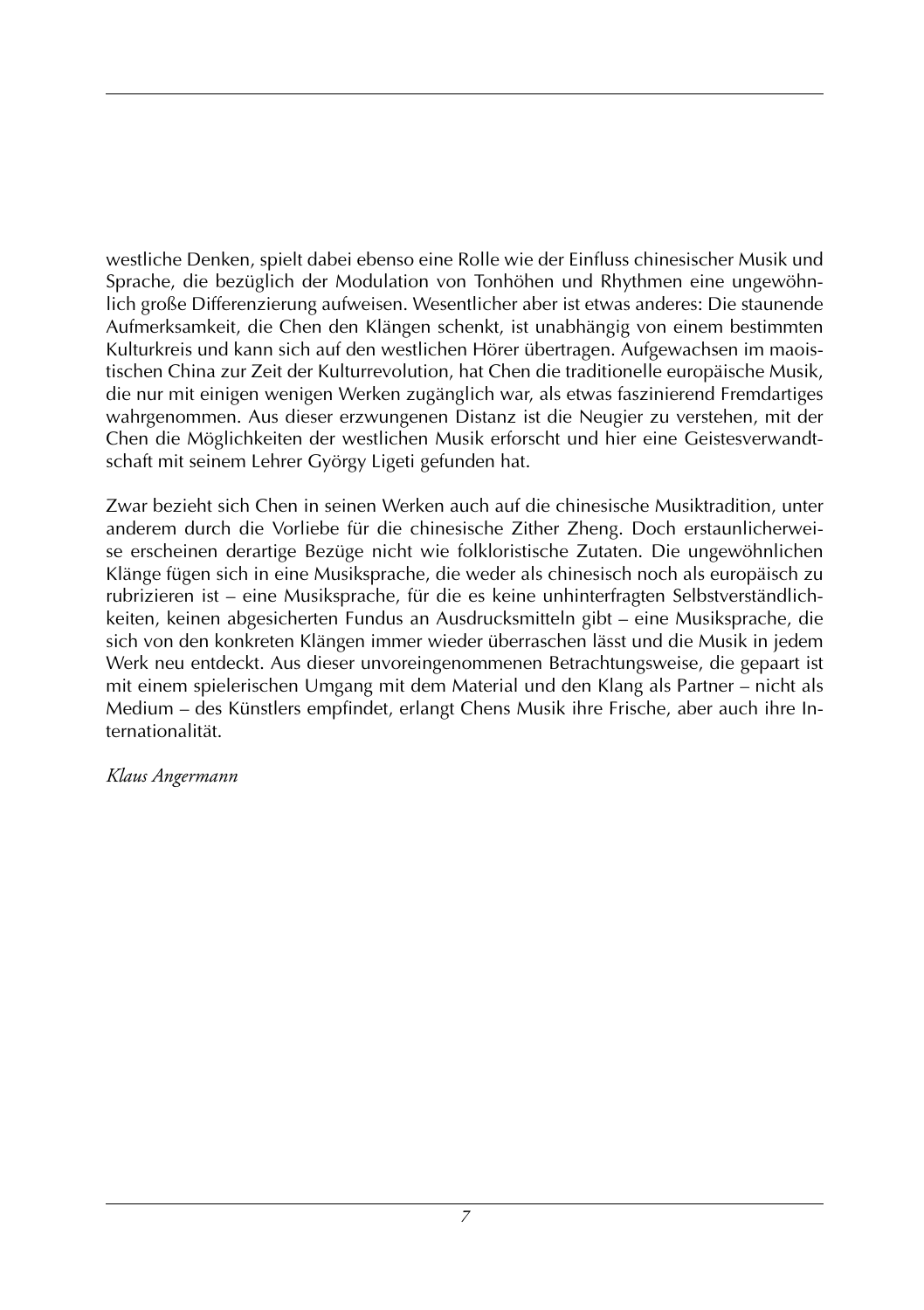## **biography**

- **1955** Born in Peking, China
- **1980**-**1985** Studies in composition with Prof. Xia SU at the Beijing Central Conservatory
- **1985**-**1989** Postgraduate-studies in composition with Prof. György Ligeti at the Staatliche Hochschule für Musik und Theater in Hamburg
	- 1987 First performance of the String Quartet No. 1 (Auryn Quartet) at the Donaueschinger Musiktage 1987. This was his first public performance in Europe. This String Quartet was the first work to be completed after his arrival in Germany and represents a major breakthrough in his compositional work.
- since **1988** Guest composer at many Music Colleges and universities in Germany and Asia
- march **1990** invitation to the 13th Asian Composers League (ACL) Conference in Tokyo and invitation to the First Pacific Composers Conference in Sapporo/Japan
	- june **1992** First performance of D y e h . . . for orchestra, commissioned by South-West German Radio (SWF), cond. Olaf Henzold, in Baden-Baden.
- october **1992** Composition Award from the West-German Radio in Cologne Y ü n for soprano and 11 instruments was performed by Ensemble Modern, cond. Peter Eötvös, on tour in Cologne, Leipzig and Dresden.
	- **1993** Kaske Award (with György Ligeti) in Munich
	- **1994** First performance of W a r p for chamber orchestra, commissioned by the Deutsche Kammerphilharmonie Bremen (cond. Muhai TANG), on tour to Amsterdam and Vienna
	- **1995** Bach Award (with Karlheinz Stockhausen) from the senate of the city of Hamburg, Germany
	- **1996** Chen Portrait Concert with the Ensemble Philharmonic of the state opera of Hamburg (cond. Jürg Henneberg)
	- **1998** Chen Portrait Concerts with the Deutsche Kammerphilharmonie Bremen at the Hamburg Musikhalle and at the Bremen Galerie Rabus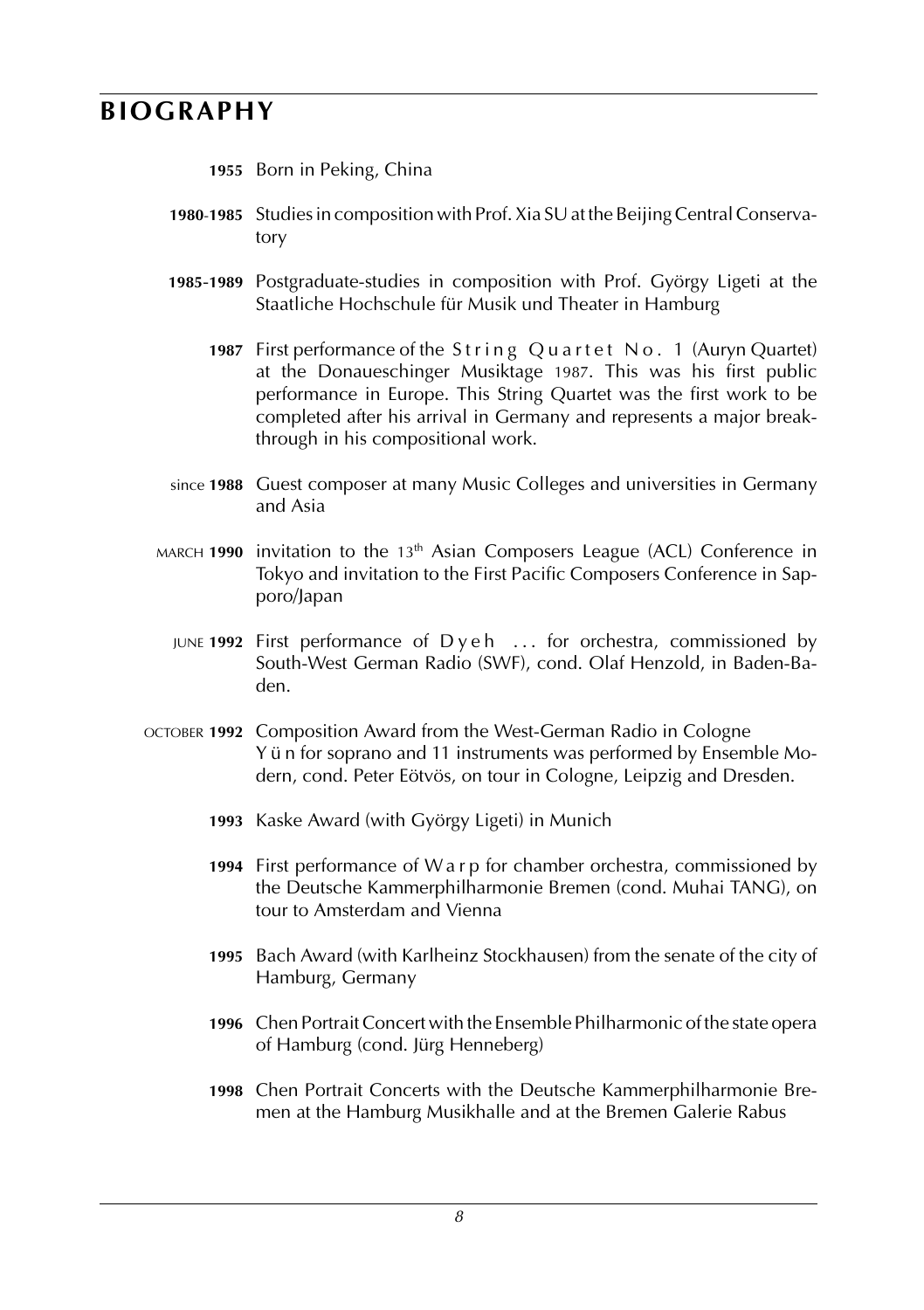- 1999 First performance of Interlaced Landscapes for Orchestra, commissioned by the Calouster Gulbenkian Foundation, on tour with the Gulbenkian Orchestra in Peking, Shanghai, Wuxi, Nanking, Shenzhen and in Lisbon (cond. Muhai TANG)
- march **2000** Invitation to the Tokyo Symposium 'Composition & Criticism' and the JSCM 70th Anniversary
	- JUNE 2000 First performance of Fusion for ensemble at the Tanglewood Music Centre.This work was commissioned by Yo-Yo Ma and the New York 'Silk Road Project'
- august **2000** Japan tour with Ensemble Modern Frankfurt, cond. Dominique My (W a r p for chamber ensemble)
	- **2001** Chen-Portraits in Paris and in Hong Kong
	- june **2002** Chen Portrait Concert 'Theatro Circuit' with the New Ton Ensemble in Vienna
	- APRIL 2003 Chen Portrait-Concert and first performance of Du Bai with the Ensemble 'Five plus X' in Darmstadt
- march **2004** World premiere of S p e e c h l e s s n e s s , C l e a r n e s s a n d E a s e for ensemble with the Klangforum Wien in Berlin
	- since **2005** Member of the Freie Akademie der Künste Hamburg.
- FEBRUARY 2006 World premiere of Diary IV, commissioned by the Weslyan University, Ronald Ebrecht (organ)
	- since **2006** Professor for composition at the Shanghai Conservatory of Music
- september **2006** Chen Portrait Concert at the Freie Akademie der Künste Hamburg by Ensemble Obligat
- november **2006** First performance of F l o a t i n g C o l o u r s in Bremen (cond. Rodrigo Blumenstock), commissioned by 'Sinfonia Concertante'
- february **2007** First performance of R e f l e c t e r e for ensemble in Krems (cond. Peter Burwik), commissioned by the Ensemble 'XX. Jahrhundert' Vienna
	- july **2007** Chen Portrait Concert, KunstRaum Hüll by Ensemble Obligat
	- since **2007** Artistic and scientific adviser of the Centre for Contemporary Music at the Krems Danube University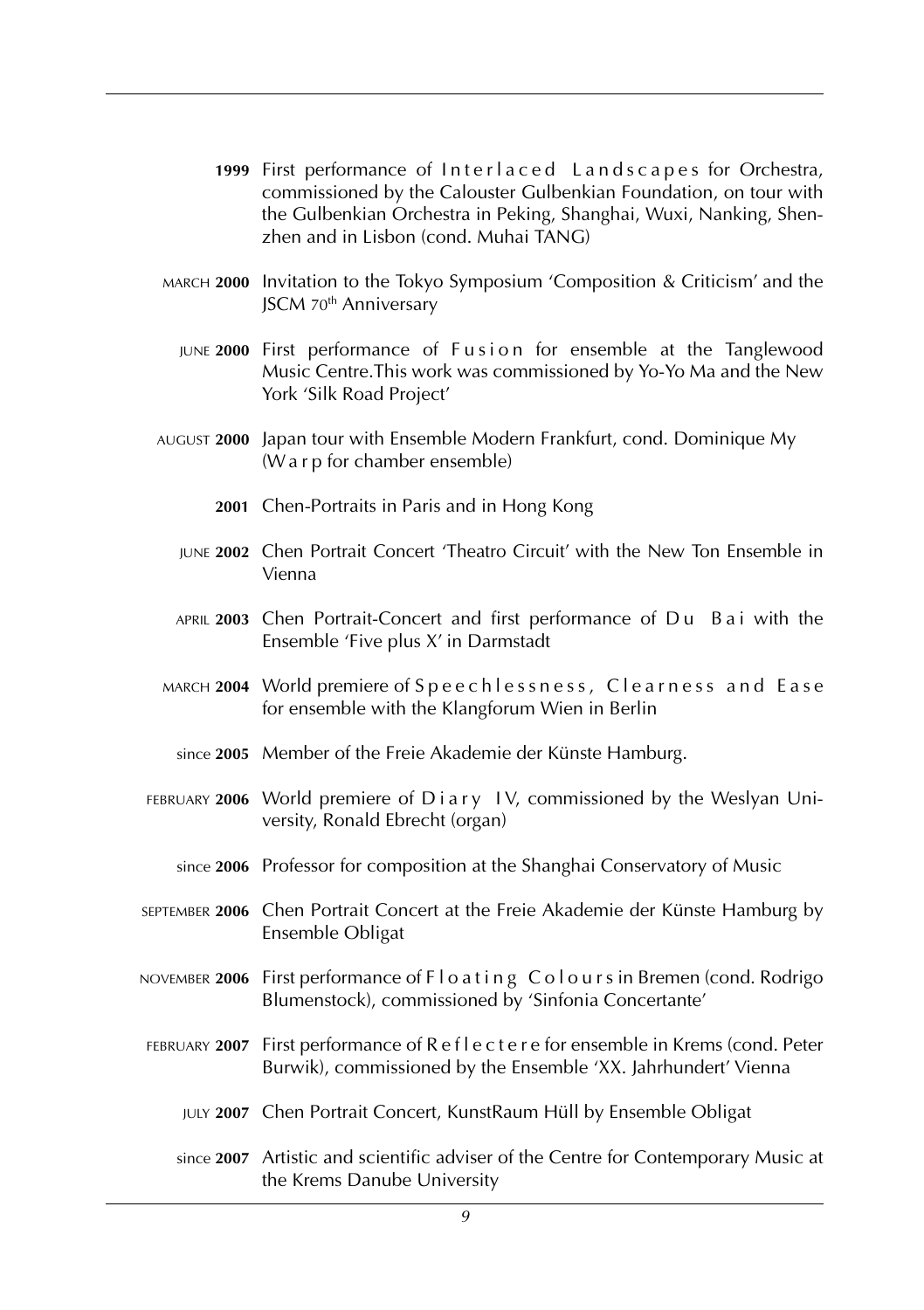- mai **2008** Chen Portrait with the NDR-Symphony Orchestra (Hamburg), first performance of C o l o u r s o f D r e a m s for large orchestra, commissioned by the NDR-Symphony Orchestra (cond. Muhai TANG) · first performance of W a r p for Orchestra (orchestral version)
- september **2008** Chen-Portrait-Concert at the Hamburger Haus Berlin, ensemble Obligat
- october **2008** First performance of Q i a n & Ya n [Transformation, Development], National Concert Hall Taipei, commissioned by the French Government, Ensemble 2e2m Paris and CFMW-Ensemble Taipei (cond. Pierre Roullier)
- october **2010** Appointed Guest Professor in the areas of New Music, Composition and Chinese Musical Culture at the Academy of Music and Theatre in Hamburg
	- MAY 2009 first performance of Wasserzeichen for sheng and ensemble (commissioned by Krems Danube University, Austria, Ensemble XX. Jahrhundert Wien, cond. Peter Burwik)
- since march **2010** Guest professor for composition at the Xi'an Conservatory of Music
- since oktober **2010** Guest professor at the Hochschule für Musik und Theater Hamburg für Komposition, neue Musik und interkulturelle Vermittlung
	- november 2011 Invitation and first Canadian performance of Invisible Lands c a p e s and Q i a & Y a n at the Soundstreams Festival in Toronto
		- märz **2012** Chen-Portrait-Concert at the Beijing Concert Hall by the China National Symphony Orchestra (Beijing), cond. Jonathan Stockhammer
			- mai 2012 First performance of Kaleidoskop der Zeiten for orchestra (Commissioned by Münchner Biennale and Ernst von Siemens Musik-Stiftung in 2012), Münchner Philharmoniker, cond. Long YU
- since september **2012** Guest professor for composition at the Beijing Central Conservatory of Music
	- since januar **2012** Guest professor for composition at the Beijing Capital Normal University/College of Music
		- since okt **2013** Professor for composition at the Hamburg Hochschule für Musik und **Theater**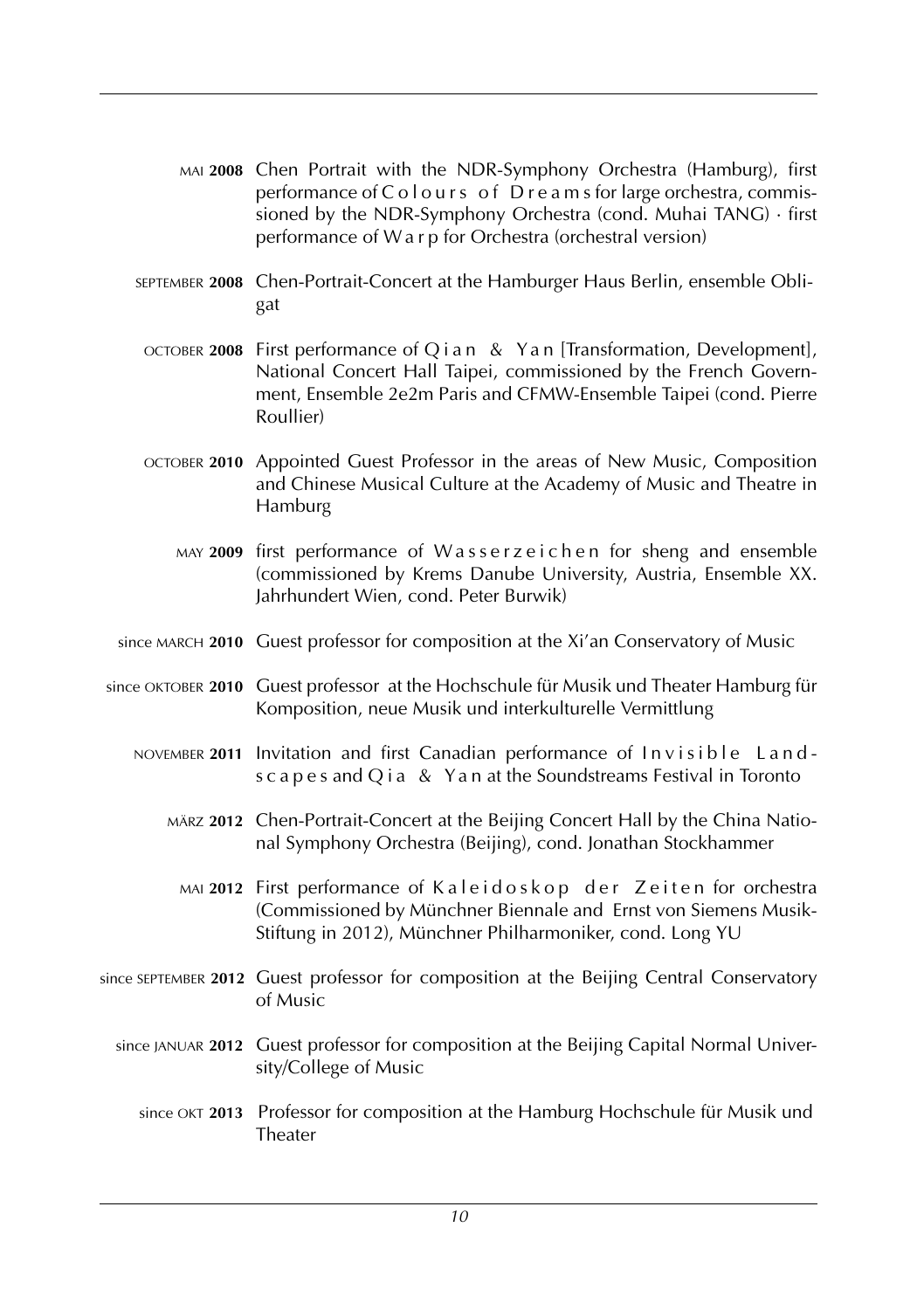## **biographie**

- **1955** Geboren in Beijing, China
- **1980**-**1985** Kompositionsstudium am Zentralen Konservatorium für Musik in Beijing bei Prof. Xia SU
- **1985**-**1989** Kompositionsaufbaustudium bei Prof. György Ligeti an der Staatlichen Hochschule für Musik und Theater Hamburg
	- **1987** Uraufführung des 1 . S t r e i c h q u a r t e t t s durch das Auryn Quartett bei den Donaueschinger Musiktagen (erste öffentliche Aufführung in Europa). Es handelte sich hierbei um die erste in Deutschland abgeschlossene Komposition, die einen bedeutenden Durchbruch in Chens kompositorischem Schaffen darstellt.
	- seit **1988** Gast als Komponist bei zahlreichen Hochschulen und Universitäten in Deutschland und Asien
- märz **1990** Einladung zur 13. Asian Composers League (ACL) Conference in Tokyo, Japan und Einladung zur 1. Pacific Composers Conference in Sapporo, Japan
- juni **1992** Uraufführung von D y e h . . . für Orchester, Kompositionsauftrag des Südwestfunk, Baden-Baden (Ltg.: Olaf Henzold, Baden-Baden)
- oktober **1992** Kompositionspreis vom WDR in Köln · Uraufführung von Y ü n für Sopran und elf Instrumente (Ensemble Modern, Ltg.: Peter Eötvös)
	- **1993** Kaske-Preis München (gemeinsam mit György Ligeti)
	- **1994** Uraufführung W a r p für Kammerorchester, Kompositionsauftrag der Deutschen Kammerphilharmonie Bremen, Amsterdam und Wien (Ltg.: Muhai TANG)
	- **1995** Bach-Preis-Stipendium der Stadt Hamburg (gemeinsam mit Karlheinz Stockhausen)
	- **1996** Porträtkonzert in Hamburg (Studio Liebermann des NDR) mit dem Philharmonischen Ensemble der Hamburgischen Staatsoper (Ltg.: Jürg Henneberg)
	- **1998** Porträtkonzerte mit der Deutschen Kammerphilharmonie Bremen in Hamburg (Musikhalle) und Bremen (Galerie Rabus)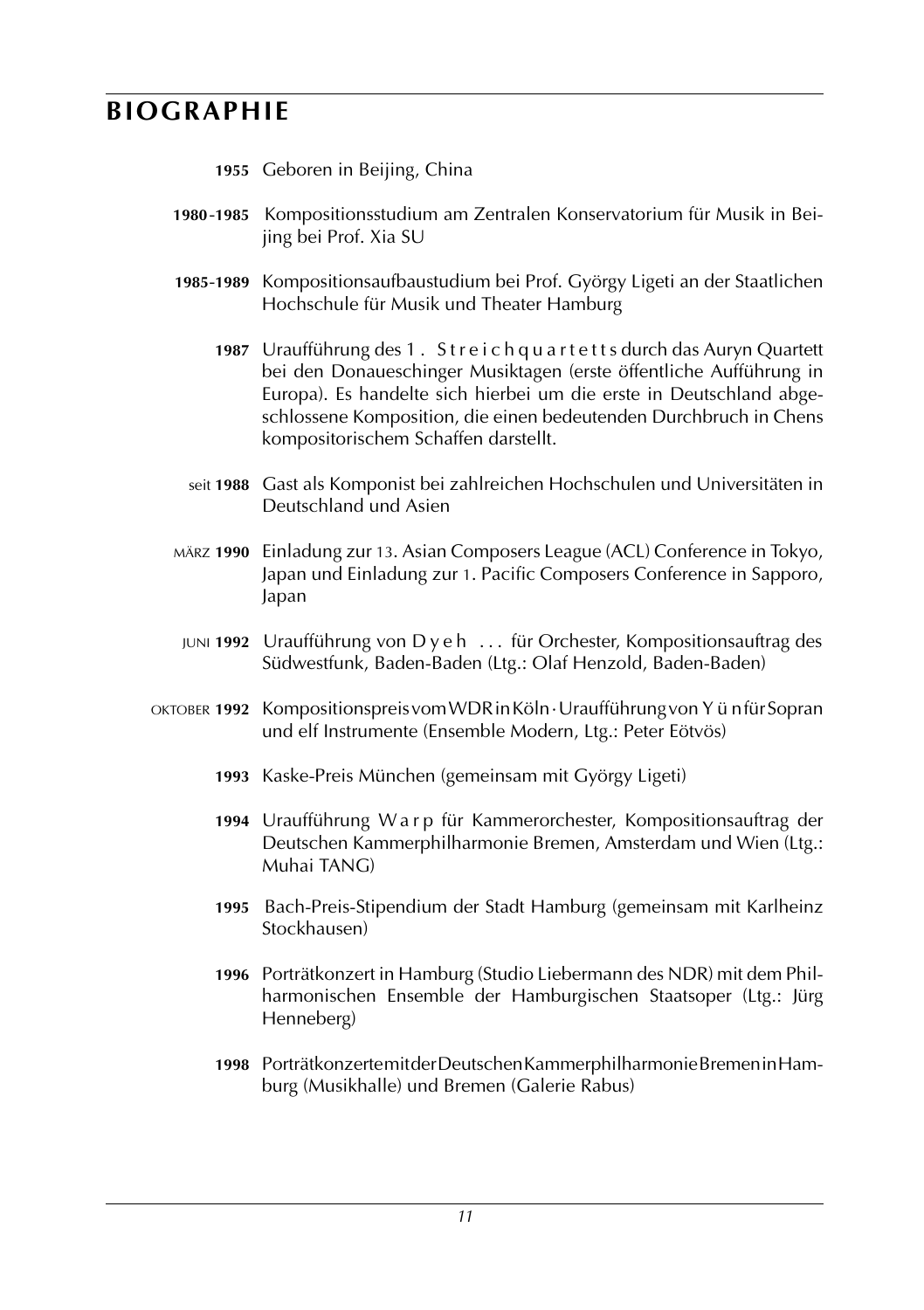- 1999 Uraufführung von Interlaced Landscapes für Orchester, Kompositionsauftrag der Calouste Gulbenkian Foundation, Konzerte des Gulbenkian Orchesters mit Muhai TANG in Beijing, Shanghai, Wuxi, Nanking, Shenzen und Lissabon
- märz **2000** Einladung nach Tokyo zu dem Symposion ,Composition & Crititicism' und zum 70. Geburtstag der JSCM (Japan Society for Contemporary Music)
- juni **2000** Uraufführung von F u s i o n für Ensemble in Tanglewood, einem Kompositionsauftrag von Yo-Yo Ma und dem New Yorker ,Silk Road Project'
- august **2000** Japan-Tournee des Ensemble Modern mit W a r p (Ltg.: Dominique My)
	- märz **2001** Chen-Porträts in Paris und in Hong Kong
	- juni **2002** Porträtkonzert (,Teatro Circuit') Wien mit dem NewTon Ensemble
	- april **2003** Porträtkonzert und Uraufführung von D u B a i in Darmstadt mit dem ,Ensemble Five plus X'
	- märz **2004** Uraufführung von S p e e c h l e s s n e s s , C l e a r n e s s a n d E a s e für Ensemble in Berlin mit dem Klangforum Wien
		- seit **2005** Mitglied der Freien Akademie der Künste in Hamburg
- februar **2006** Uraufführung von D i a r y IV, Kompositionsauftrag der Weslyan University, USA, Ronald Ebrecht (Orgel)
	- seit **2006** Professor für Komposition am Shanghai Conservatory of Music
- september **2006** Porträt-Konzert an der Freien Akademie der Künste in Hamburg mit dem Ensemble Obligat
- november **2006** Uraufführung von F l o a t i n g C o l o u r s für Orchester, Kompositionsauftrag von ,Sinfonia Concertante', Bremen (Ltg.: Rodrigo Blumenstock)
	- februar **2007** Uraufführung von R e f l e c t e r e für Ensemble in Krems (Österreich), Kompositionsauftrag des ,Ensemble XX. Jahrhundert', Wien (Ltg.: Peter Burwick)
		- juli **2007** Porträtkonzert im KunstRaum Hüll mit dem Ensemble Obligat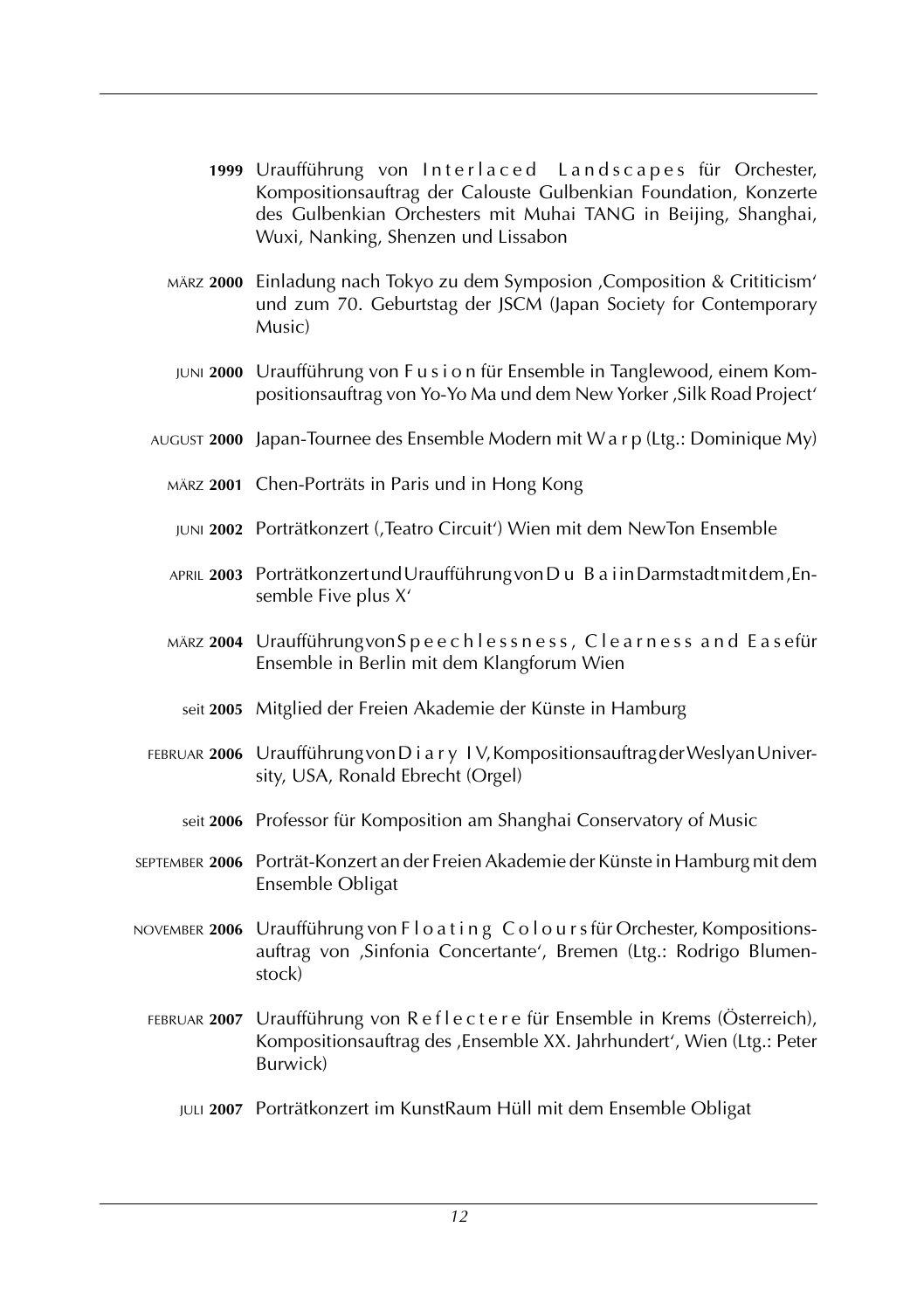- seit **2007** Mitglied im künstlerischen und wissenschaftlichen Beirat am Zentrum für Zeitgenössische Musik der Donau-Universität Krems
- mai **2008** Chen-Porträt beim NDR Hamburg, Uraufführung von C o l o u r s o f D r e a m s für Orchester, Kompositionsauftrag des NDR Sinfonieorchester, Uraufführung von W a r p (Orchesterversion) (Ltg. Muhai TANG)
- september **2008** Porträtkonzert im Hamburger Haus Berlin, Ensemble Obligat
- oktober **2008** Uraufführung von Q i a n & Ya n [Umwandlung & Entfaltung], National Concert Hall Taipei, Kompositionsauftrag der Französischen Regierung, Ensemble 2e2m Paris und CFMW-Ensemble Taipei (Ltg.: Pierre Roullier)
	- mai **2009** Uraufführung von W a s s e r z e i c h e n für Sheng und Ensemble (Auftragskomposition der Donau Universität in Krems, Österreich, Ensemble XX. Jahrhundert Wien, Ltg. Peter Burwik)
- seit märz **2010** Gastprofessor für Komposition am Xi'an Conservatory of Music
- seit oktober **2010** Gastprofessor an der Hochschule für Musik und Theater Hamburg für Komposition, neue Musik und interkulturelle Vermittlung
	- november **2011** Einladung und erste kanadischen Aufführungen von I n v i s i b l e L and s c a p e s und Q i a & Y an beim Soundstreams Festival in Toronto
		- märz **2012** Chen-Porträtkonzert in der Beijing Concert Hall mit dem China National Symphony Orchester (Beijing), Ltg. Jonathan Stockhammer
			- mai **2012** Uraufführung von K a l e i d o s k o p d e r Z e i t e n für Orchester (Auftragskomposition der Münchner Biennale und der Ernst von Siemens Musik-Stiftung in 2012), Münchner Philharmoniker, Ltg. Long YU
- seit september **2012** Gastprofessor für Komposition am Central Conservatory of Music Beiiing
	- seit januar **2012** Gastprofessor für Komposition an der Capital Normal University/ College of Music, Beijing
		- seit okt **2013** Professor für Komposition an der Hochschule für Musik und Theater Hamburg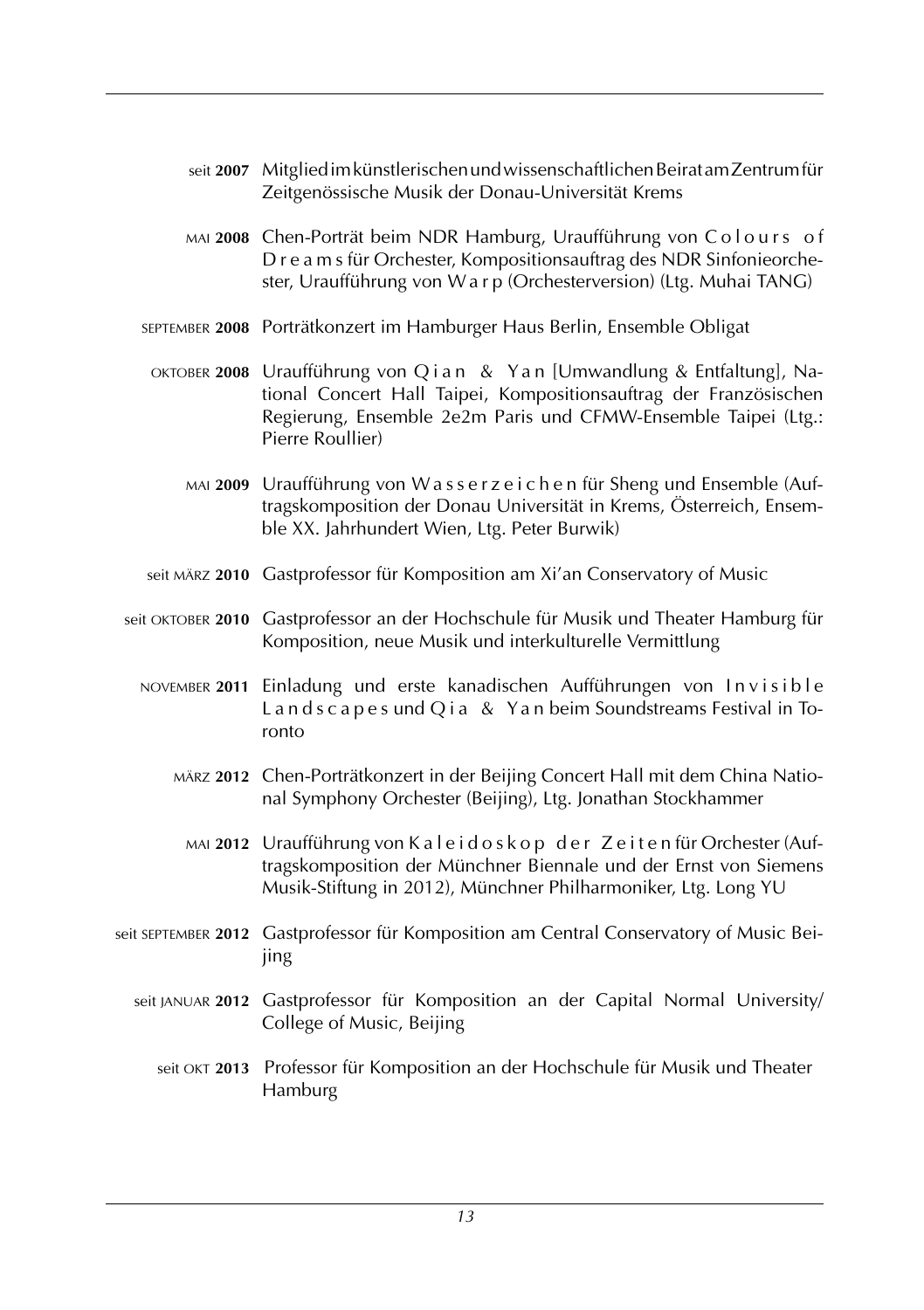## **concerto for violin and orchestra 1985**

3.3.3.3 – 4.3.3.1 – 5 perc (timp, tgl, temple bl, side dr, cym, bells, xyl, vibr). harp. piano. strings

Duration: 12'

First performance: July 1985, Peking Xiao You (violin) – Symphony Orchestra of the Central Conservatory of Peking – Jin Wang (conductor)

## **SAN JIE 1990**/**1991**

Three pieces for Chinese orchestra *Commissioned by the Traditional Chinese Orchestra of Hong Kong*

 $1. \ \mu = 112 - 120$  $2 \text{ J} = 132$  $3. \Delta = 66$ 

Duration: 6'

First performance: October 1991, Hong Kong Chinese Orchestra of Hong Kong

**DYEH ... 1988**-**1992** for large orchestra *Commissioned by the Südwestfunk Baden-Baden*

 $3(3picc)$ .3.3(Eb cl).3 – 5.4.4.1 – 4 perc (6 tgl, timp, temple bl, side dr, Chinese dr, bass dr, cym, small Chinese cym, 2 tam-t, bells, glsp, vibr, cel). harp. strings (14/12/10/8/6)

Duration: 12'

First performance: 5 June 1992, Baden-Baden Südwestfunk-Symphony Orchestra Baden-Baden – Olaf Henzold (conductor)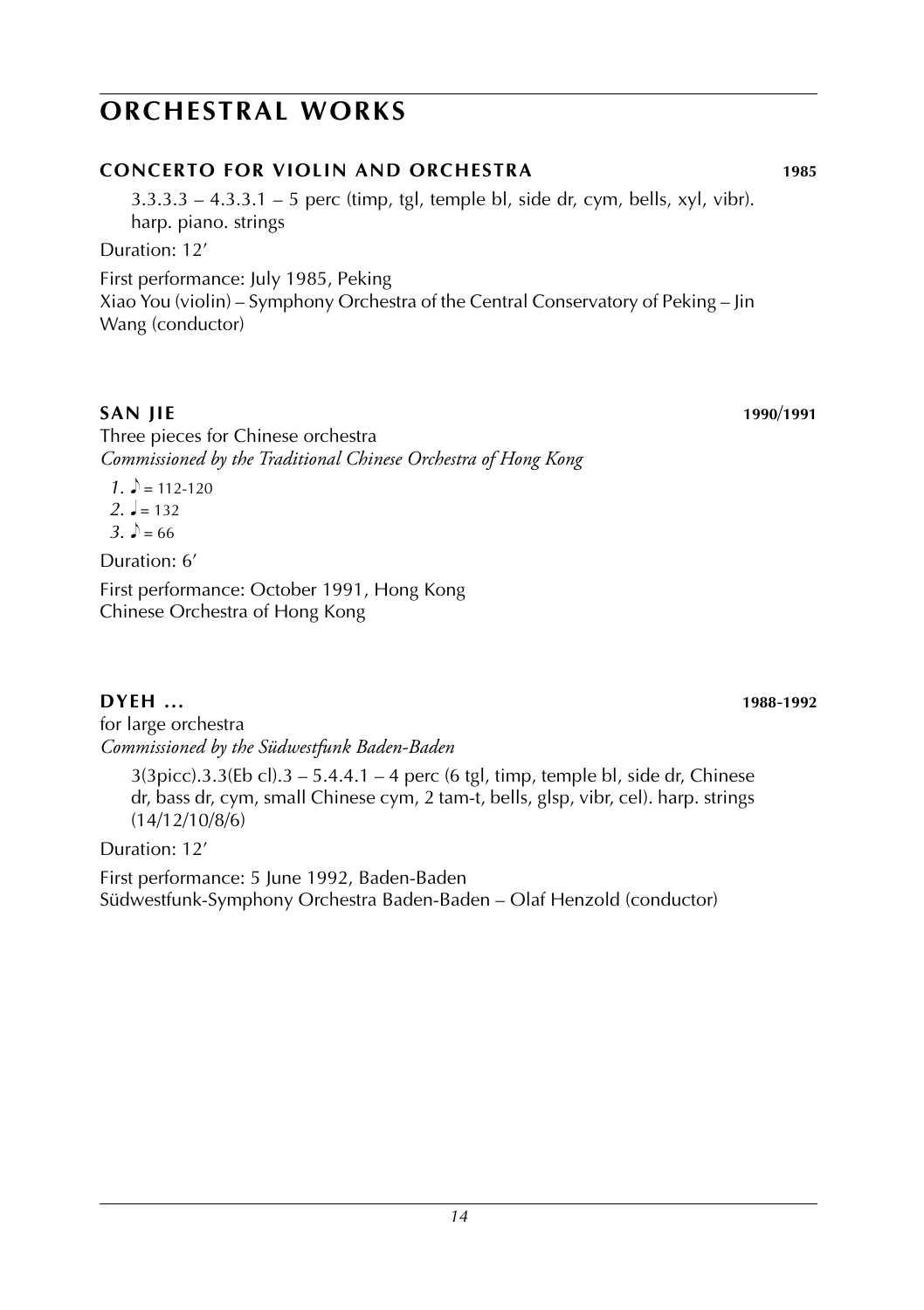## **FLOATING THREADS 1998**

Two pieces for string orchestra *Commissioned by the Peking Concert Hall*

*1*. Inscription

*2*. Without Title

Duration: 5'

First performance of the version for 17 strings (8/0/4/4/1): 22 February 1999, Peking

Symphony Orchestra of China – Long Yu (conductor)

First performance of the version for 9 strings (5/0/2/1/1): 9 June 1999, Bremen Deutsche Kammerphilharmonie Bremen – Hans Huyssen (conductor)

## **INTERLACED LANDSCAPES 1999**

*Commissioned by the Gulbenkian Orchestra*

2(2picc).2.2.2 – 4.2.2.0 – 2 perc (timp, tgl, 4 temple bl, 6 wood bl, 2 tam-t, 4 Chinese dr, 2 bass dr, cym). strings

Duration: 14'

First performance: 10 October 1999, Shanghai Gulbenkian Orchestra – Muhai Tang (conductor)

*score:* **sik 8500**

## **floating colours 2006**

*Commissioned by Sinfonia Concertante, Bremen*

- *1*. Scent  $a = 60$
- 2. Interlude  $J = 96$
- 3. Motion  $I = 84$
- 4. Reflection  $a = 60-72$
- *5*. Dancing Colours  $\sqrt{ }$  = 152
- 6. Dice  $a = 42$

 $1.1.1.1 - 0.0.0.0 -$  perc (crot, whip, wood bl, bass dr, 4 tam-t). harp. strings  $(6/6/5/5/3)$ 

Duration: 12'

First performance: 19 November 2006, Bremen Sinfonia Concertante – Rodrigo Blumenstock (conductor)

*score:* **sik 8579**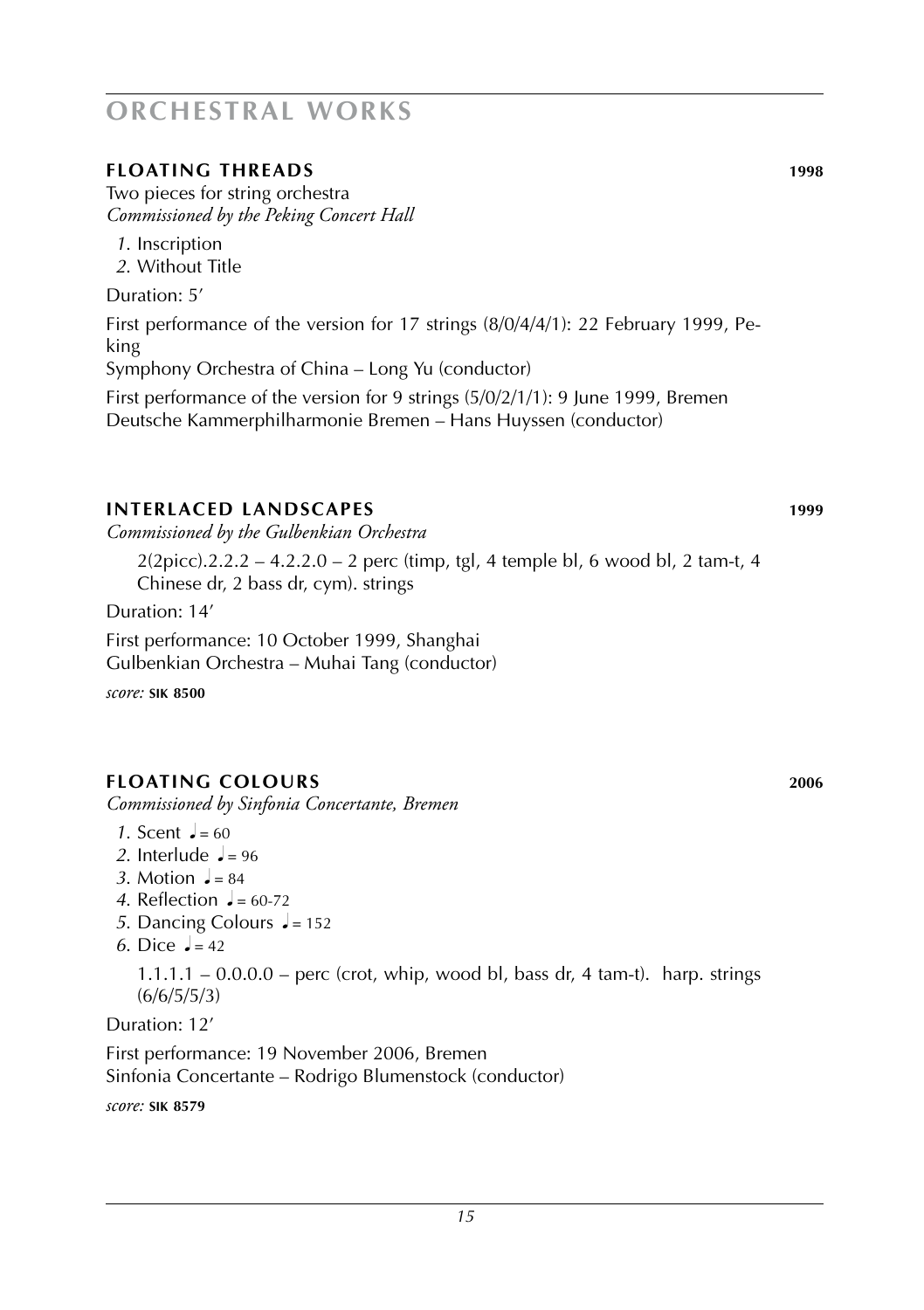for orchestra

 $2(pice)$ .2.2.2 – 2.0.0.0 – 4 perc (4 small Chinese cymbals, 4 large Chines cymbals, small ascending Chinese opera gong, large descending Chinese opera gong, 6 temple bowls, 3 db bowls, 4 temple bl sets, 3 tam-t, 2 Chinese dr, 6 crot, ratchet, xyl). strings (12/10/8/6/4)

Duration: 16'

First performance: 23 May 2008, Hamburg NDR Sinfonieorchester – Muhai Tang (conductor)

► for the original version [1994] *see*: ENSEMBLE WORK

## **colours of dreams 2008**

*Commissioned by NDR Sinfonieorchester, Hamburg*

2(2picc).2.3(bass clar).3(db bn) – 4.2.2.1 – timp. 4 perc (4 wood bl, 4 Chinese dr, 4 bass dr, cym, Peking Opera gong, 4 tam-t). harp. pipa (Chinese lute). sheng (Chinese mouth organ). zheng (Chinese zither). strings (14/12/10/8/6)

Duration: 20'

First performance: 23 May 2008, Hamburg NDR Sinfonieorchester – Muhai Tang (conductor)

*score:* **sik 8834**

## **Kaleidoskop der zeiten 2012**

for orchestra *Commissioned by the Munich Biennale* 2012

3.3.3(bass clar).3(db bn)  $-4.3.3.1 -$  timp. 4 perc (crot [e, f, g, a flat, b flat, b], 2 bass dr, cym, 2 vibr). harp. strings (14/12/10/8/6)

Duration: 15'

First performance: 18 May 2012, Munich Munich Philharmonic Orchestra – Long YU (conductor)

**WARP 1994**/**2008**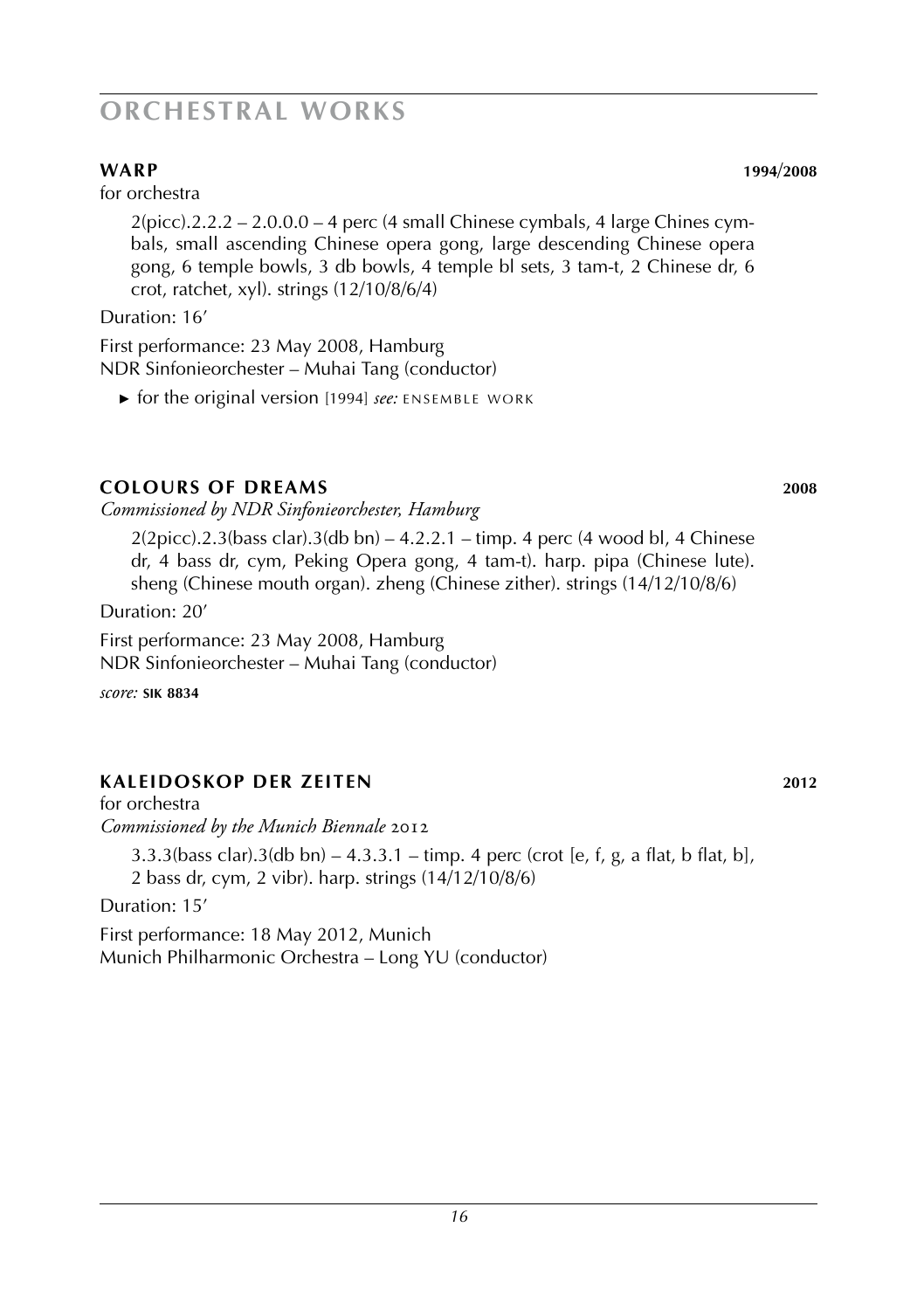#### **crystal echo in the jade palace 2018**

for two shengs, two percussionists and string orchestra *Commissioned by the Affiliated High School of China Conservatory of Music*

2 perc (2 crot sets, 2 bass dr, 4 tam-t, 2 vibr). strings (10/8/6/4/5 or 14/12/10/8/8)

Duration: 17'

First performance: 29 November 2018, Beijing China Philharmonic Orchestra and Youth Orchestra of the Conservatory – Jian GAO (conductor)

### **gui. the sound of clay and bamboo 2019**

for bamboo flute orchestra, pipa, guzheng, bass clarinet, viola and percussion *Commissioned by The Chinese Bamboo Flute Orchestra*

Duration: 11'

First performance: 12 September 2019, Beijing The Chinese Bamboo Orchestra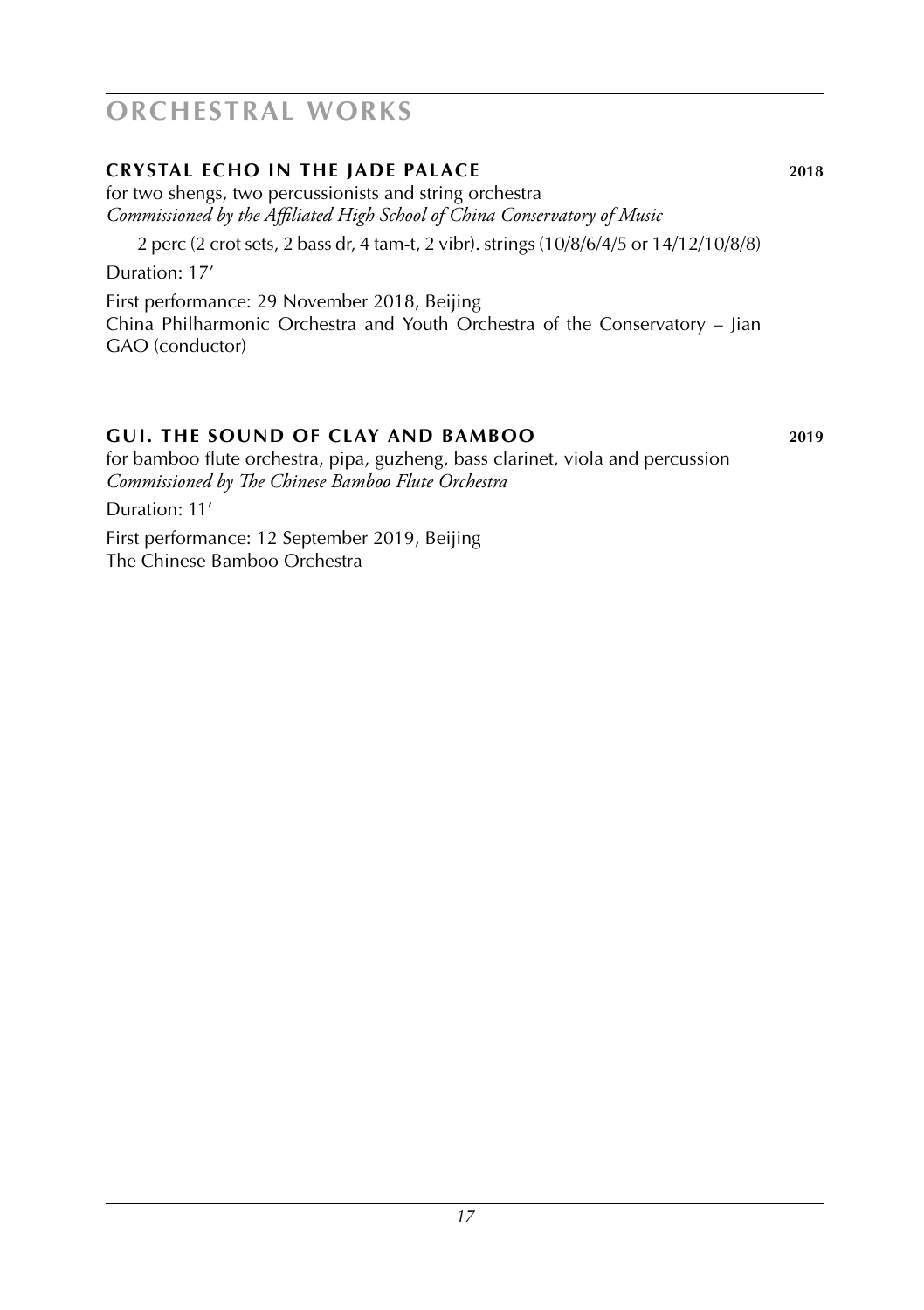## **YÜN 1991**

for soprano and eleven instruments after an old chinese text

 $1.1.1.0 - 0.0.0.0 -$  perc (temple bl, drums, bass dr, cym, gongs, xyl). harp. zheng. strings (1/1/1/1/1)

Duration: 11'

first performance: 8 October 1992, Cologne Emsemble Modern, Frankfurt – Peter Eötvös (conductor)

### **WARP 1994**

for chamber orchestra *Commissioned by the Deutsche Kammerphilharmonie Bremen*

1(picc).1.1.1 – 1.0.0.0 – 2 perc (crot, ratschet, various Chinese cym, temple bowls, temple bl, Chinese dr, tam-t [every member of the ensemble also doubles percussion intruments]). strings (1/1/1/1/1)

Duration: 16'

First performance: 6 June 1994, Amsterdam Deutsche Kammerphilharmonie Bremen – Muhai Tang (conductor)

*score:* **sik 8516**

► for the enlarged version [2008] *see:* ORCHESTRAL WORKS

## **EVAPORA 1996**

for flute, oboe (or clarinet), piano, violin and violoncello *Commissioned by the Deutsche Kammerphilharmonie Bremen*

Duration: 12'

First performance: 22 September 1996, Bremen Ensemble of the Deutsche Kammerphilharmonie Bremen: Bettina Wild (flute) – Rodrigo Blumenstock (oboe) – Frank Gutschmidt (piano) – Stefan Latzko (violin) – Manuel von der Nahmer (violoncello)

*score:* **s i k o r s k i 8517**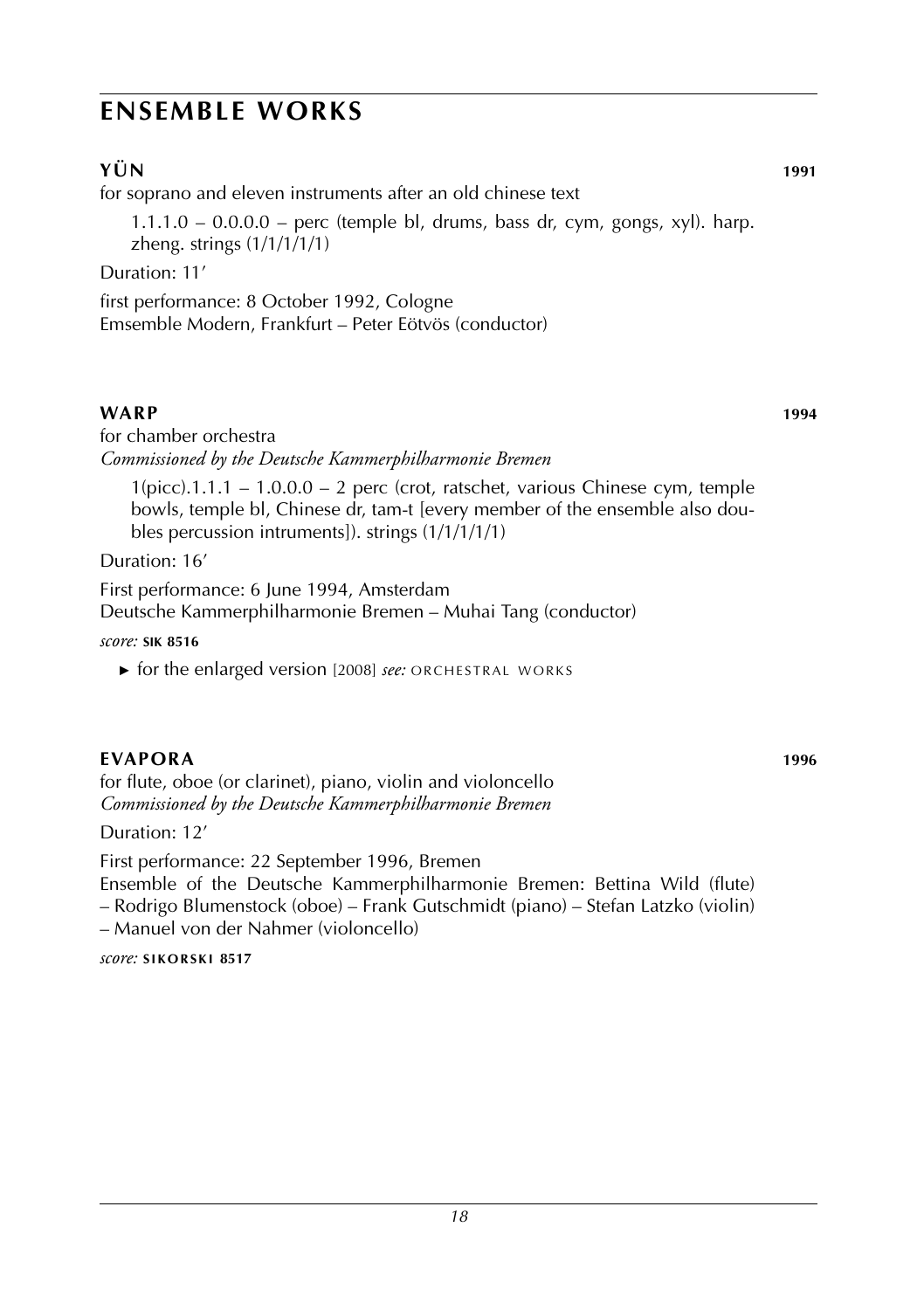### **VOLATINE 1997**

for clarinet, violin, percussion and piano *Commissioned by the Festival Musik unserer Zeit, Münster* 1997

Duration: 9'

First performance: 22 May 1997, Münster Helge Slaatto (violin) – Werner Raabe (clarinet) – Stefan Froleyks (percussion) – Jennifer Hymer (piano)

### **INVISIBLE LANDSCAPES 1998**

for zheng, percussion, piano and ensemble *Commissioned by the Deutsche Kammerphilharmonie Bremen*

1.0.1.0 – 0.0.0.0 – perc (2 wood bl, 2 Chines dr, bass dr). piano. zheng. strings (1/0/1/1/1)

Duration: 14'

First performance: 17 November 1998, Hamburg Fengxia Xu (zheng) – Pi-hsien Chen (piano) – Stefan Rapp (percussion) – Deutsche Kammerphilharmonie Bremen – Rodrigo Blumenstock (conductor)

*score:* **sik 8512**

### **FUSION 2000**

for ensemble *Commissioned by the Silk Road Project New York,* 2000 sheng, zheng, vl, vc, piano, perc (crot, wood bl, 2 Chinese dr, bass dr, 6 Chinese cym) Duration: 15'

First performance: 9 July 2000, Tanglewood The silk road ensemble (New York) – Bright Sheng (conductor)

### **xi-fusion III 2002**

for zheng, voice, sheng and temple bowls on a text by Bai Pu (in Chinese) *Commissioned by the Asia Africa Institute of the University Hamburg*

Duration: 23'

First performance: 14 June 2002, Hamburg ensemble five plus x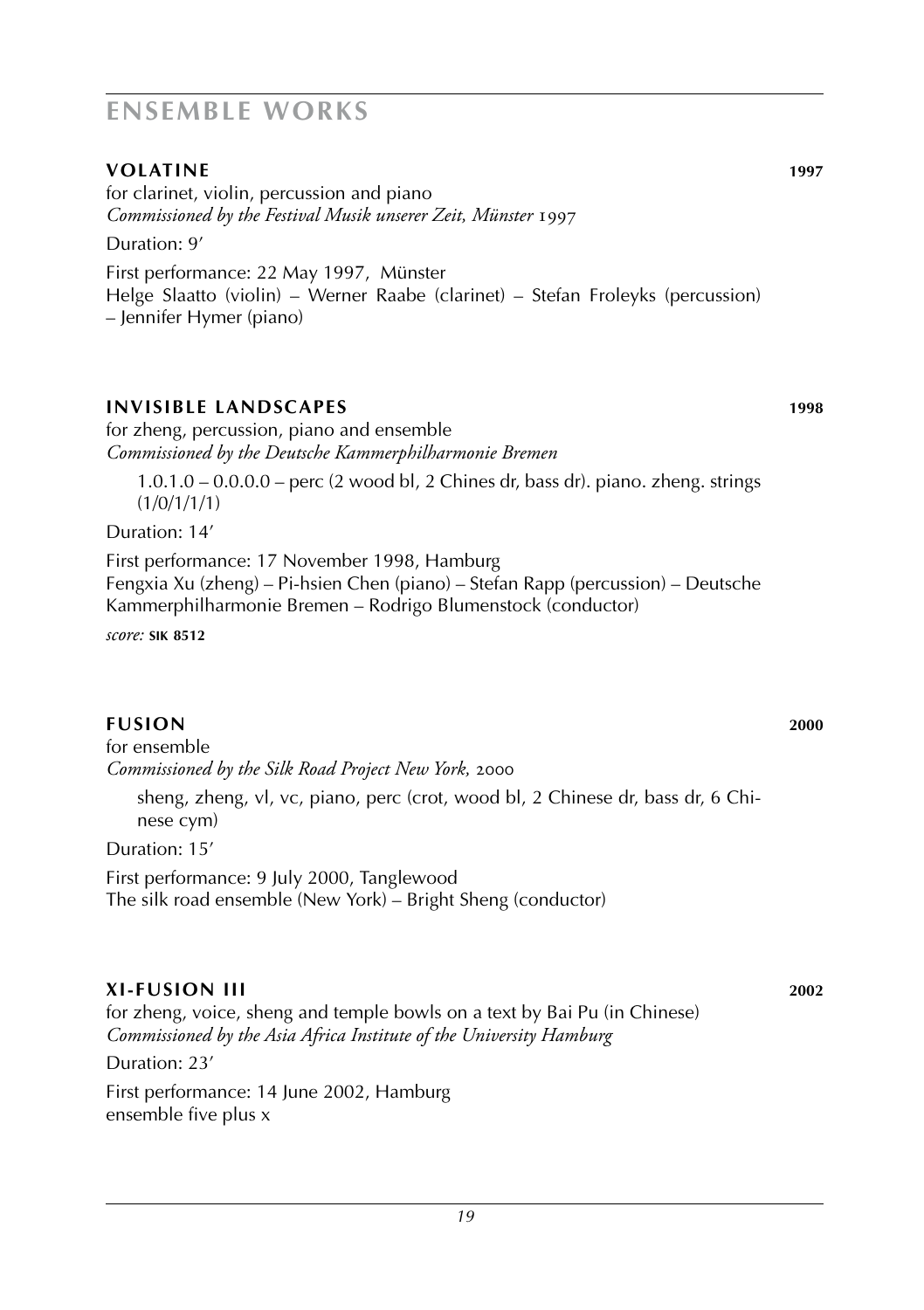#### **yang shen 2002**

for soprano, three Chinese instruments and ensemble *Commissioned by Dresdner Tage der zeitgenössischen Musik*

soprano, zheng, sheng, xun, fl, clar, va, vc, perc

Duration: 22'

First performance: 10 October 2002, Dresden Sigune von Osten (soprano) – Fenxia Xu (zheng and voice) – Wei Wu (xun and sheng) – Art Point Ensemble – Renchang Fu (conductor)

#### **speechlessness, clearness and ease 2004**

for ensemble *Commissioned by "MaerzMusik" – Berliner Festspiele* 2004

 $1(pice).0.0.1$ (db bn) – 0.0.1.0 – piano. strings  $(1/0/1/1/1)$  – di. sheng. pipa. ruan. zheng. yangqin. erhu. perc

Duration: 12'

First performance: 28 March 2004, Berlin Klangforum Wien – Ensemble China Found Music Workshop Taipei – Jürg Wyttenbach (conductor)

*score:* **sik 8574**

### **fusion II 2005**

for octet *Dedicated to Brigitte Feldtmann Commissioned by kammermusik heute e.V.*

 $0.0.1.1 - 1.0.0.0 - \text{strings} (1/1/1/1/1)$ 

Duration: 9'

First performance: 3 June 2005, Hamburg ensemble acht: Guido Schäfer (clarinet) – Karsten Nagel (bassoon) – Christoph Moinian (horn) – Christoph Schickedanz, Annette Fehrmann (violins) – Antonia Siegers (viola) – Ingo Zander (violoncello) – Stefan Schäfer (double bass)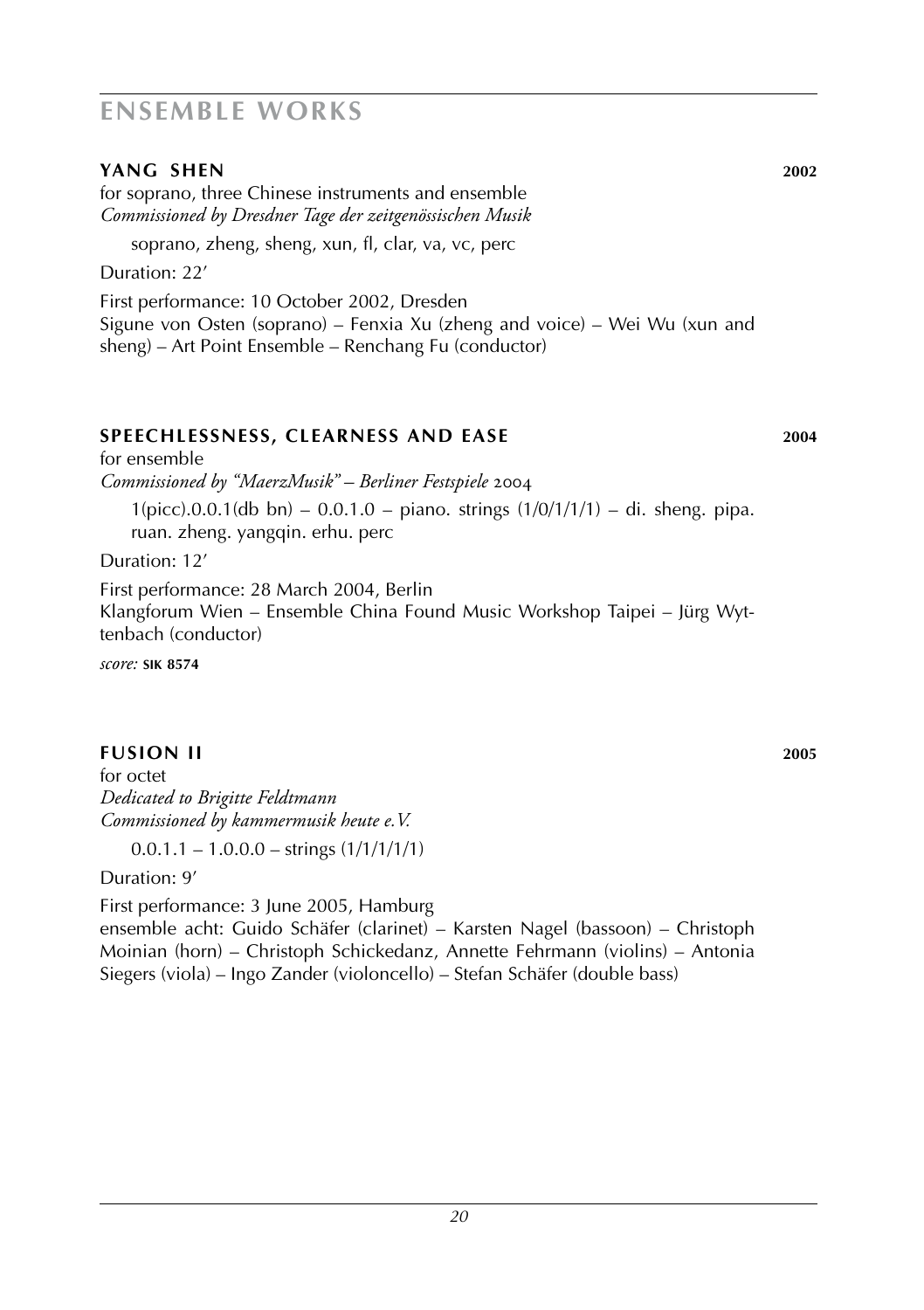| <b>REFLECTERE</b><br>for ensemble                                                                                                                                              | 2007      |
|--------------------------------------------------------------------------------------------------------------------------------------------------------------------------------|-----------|
| Commissioned by 'Ensemble XX. Jahrhundert'                                                                                                                                     |           |
| $1.1.1.0 - 1.1.0.0 - 1$ perc. piano. string quartet                                                                                                                            |           |
| Duration: 9'                                                                                                                                                                   |           |
| First performance: 22 February 2007, Krems<br>Ensemble XX. Jahrhundert – Peter Burwik (conductor)                                                                              |           |
| <b>QIAN &amp; YAN</b> [Transformation, Development]<br>for ensemble<br>Commissioned by the Government of France                                                                | 2008      |
| $0.0.1.0 - 0.0.0.0 -$ acc. vl. vc - sheng. pipa. (gu)zheng. erhu                                                                                                               |           |
| Duration: 10'                                                                                                                                                                  |           |
| First performance: 24 October 2008, Taipei<br>Ensemble 2e2m and CFMW Ensemble Taipei – Pierre Roullier (conductor)                                                             |           |
| <b>TSU-FUSION</b><br>for ensemble                                                                                                                                              | 2009      |
| Commissioned by AsianArtEnsemble Berlin                                                                                                                                        |           |
| $0.0.0.0 - 0.0.0.0 -$ sheng. koto. changgu. vl. vc                                                                                                                             |           |
| Duration: 12'                                                                                                                                                                  |           |
| First performance: 14 March 2009, Berlin<br>Wu Wei (sheng) - Naoko Kikuchi (koto) - Il-Ryun Chung (changgu, gongs) -<br>Matthias Leupold (Violine) – Sohyun Sung (Violoncello) |           |
| WASSERZEICHEN<br>for sheng and ensemble                                                                                                                                        | 2009/2015 |

for sheng and ensem-*Commissioned by Donau-Universität Krems*

1.1.1.1 – 1.1.1.0 – perc. piano. strings (1/1/1/1/1) [Version 2009]

1.0.1.0 – 1.1.1.0 – perc. piano. strings (1/0/1/1/1) [Version 2015]

Duration: 13'/15'

First performance [Version 2009]: 15 May 2009, Krems Wu Wei (sheng) – Ensemble XX. Jahrhundert – Pester Burwick (conductor)

First performance [Version 2015]: 14 April 2015, Cologne Lei Wang (sheng) – Ensemble E-MEX – Christoph Maria Wagner (conductor)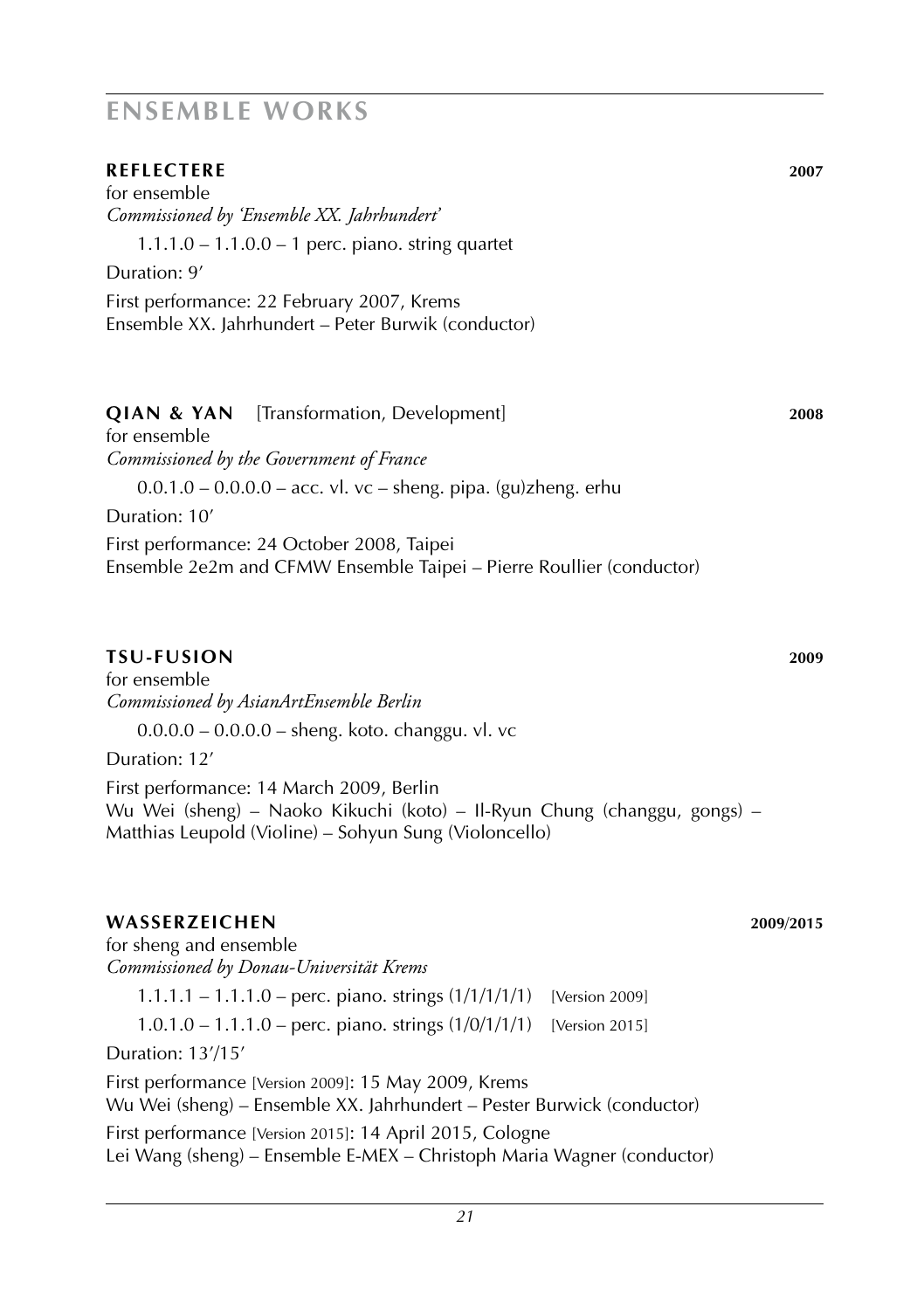### **wandernde illusionen 2016**

for ensemble

0.0.1.0 – 0.0.0.0 – piano. vl. va. vc. sheng

Duration: 17'

First performance: 8 May 2016, Shanghai Ensemble 'Les amis', Shanghai

#### **dui-hua 2018**

for mixed ensemble *Commisioned workof the E-MEX Ensemble, funded by the Ministry of Culture and Science of North Rhein-Westphalia.*

1.0.1.0 – 0.0.0.0 – piano. strings (1/0/1/1/0) – pipa, zheng, yanqin, ruan

Duration: 18'

First performance: 22 September 2018, Cologne E-MEX Ensemble, Chai Found Music Workshop, Taiwan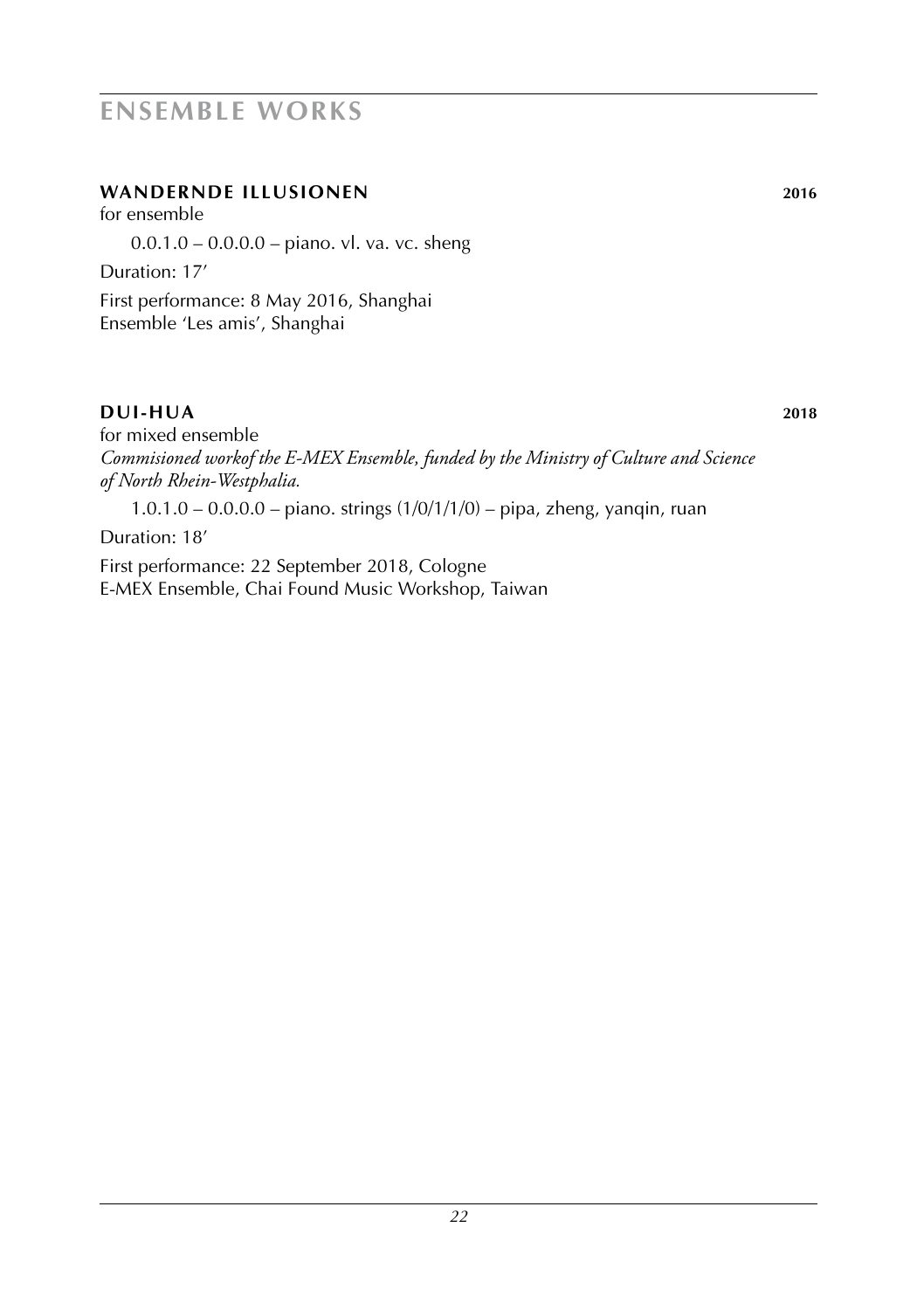| 1984      |
|-----------|
|           |
|           |
| 1986/1987 |
|           |
| 1987/1988 |
|           |
|           |

## **DUET for Violin and zheng 1989**

Duration: 6' First performance: April 1989, Kiel Huihong Ou (zheng) – Toshiko Takada-Riehl (violin)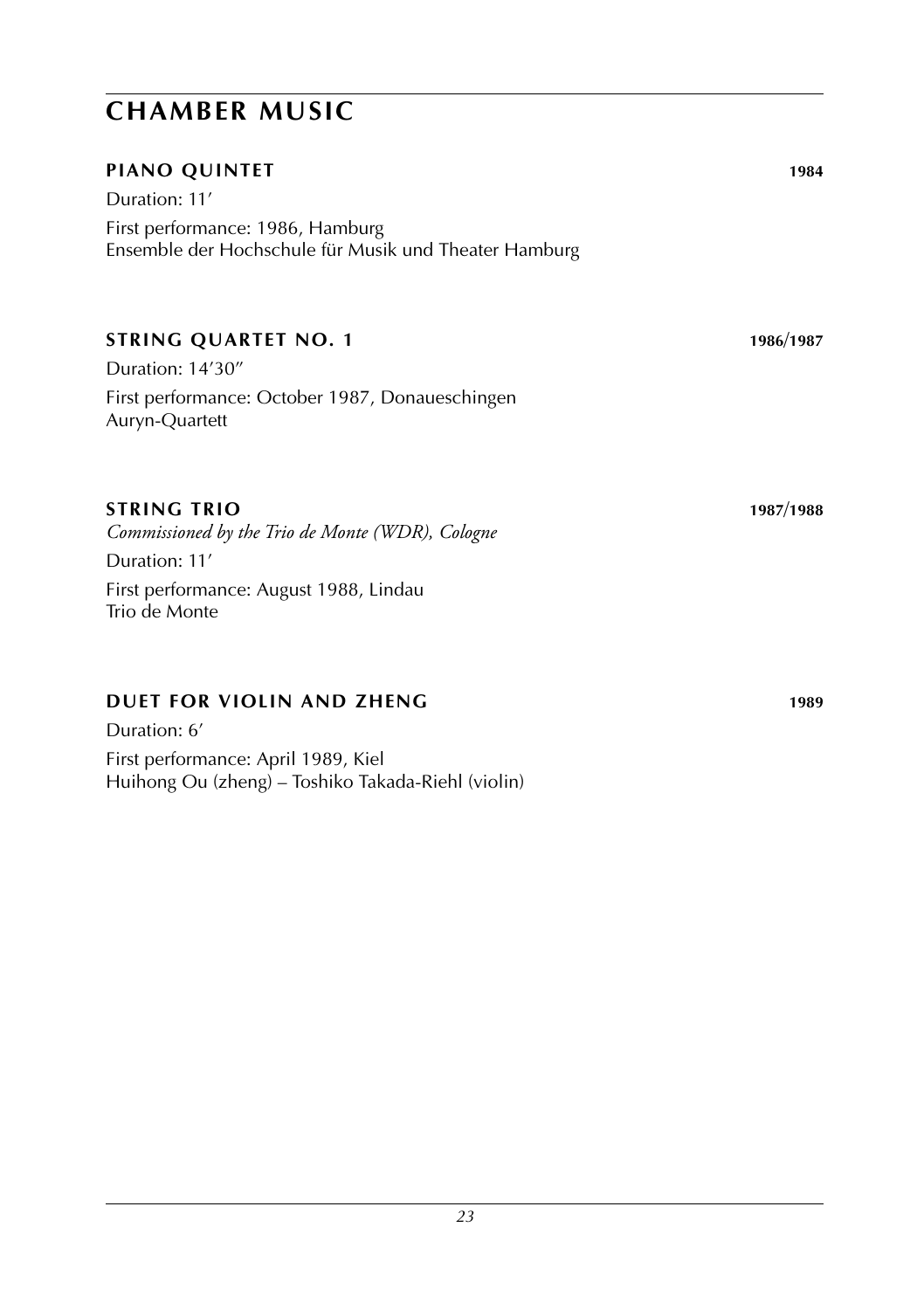#### **DIARY I 1996**

Seven miniatures for piano *Dedicated to Peter Roggenkamp*

- *1*. Clockwork Chicken
- *2*. Conversation Between e and f
- *3*. Chorale
- *4*. Singing on Piano Strings
- *5*. Little Song
- *6*. Distance
- *7*. Dance on Guitar Strings

Duration: 15'

First performance: 4 October 1996, Hong Kong Peter Roggenkamp

*score:* **sik 8514**

## **CIRCUIT 1996**/**2002**

for zheng Duration: 15' First performance: 28 November 1996, Hamburg Fengxia Xu (zheng)

## **Enclosed Events 1997**

for flute, violoncello and piano Duration: 14' First performance: 19 April 1997, Rottenburg Trio Cologne Connection: Carin Levine (flute) – Kristi Becker (piano) – Stephan Breith (violoncello)

## **STATIC AND ROTATION 1997**

for guitar *Commissioned by and dedicated to Reinbert Evers* Duration: 10' First performance: 27 May 1998, Brno Reinbert Evers

*score:* **sik 8501**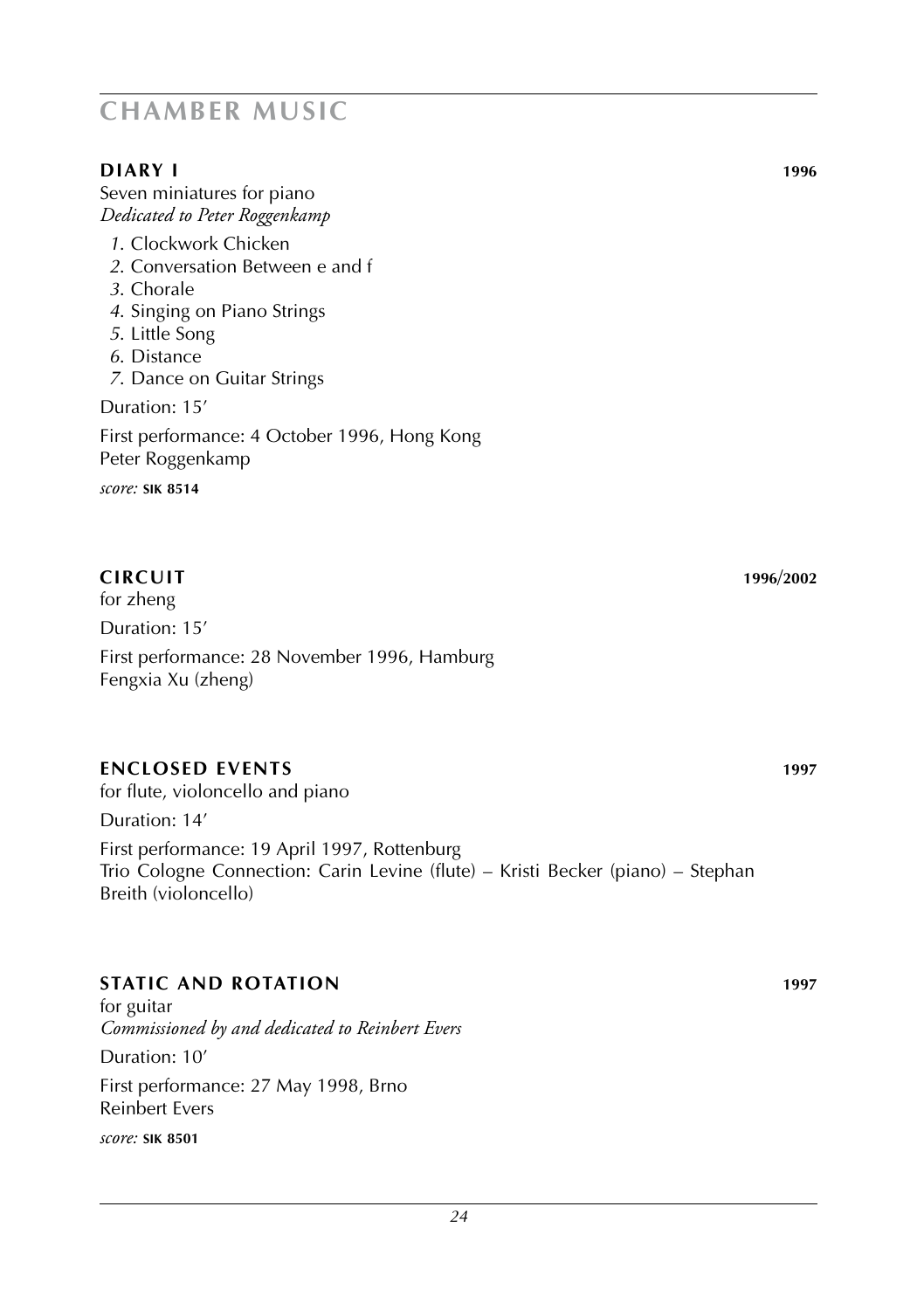| <b>STRING QUARTET NO. 2</b><br>Commissioned by the Kairos Quartett<br>Duration: 12'                 | 1998 |
|-----------------------------------------------------------------------------------------------------|------|
| First performance: 29 July 1998, Darmstadt<br>Kairos Quartett Berlin                                |      |
| score: SIK 8520                                                                                     |      |
| SONATA FOR VIOLONCELLO AND PIANO                                                                    | 1998 |
| Duration: 6'                                                                                        |      |
| First performance: 26 October 1998, Coburg<br>Michael Müller (violoncello) - Michelle Mares (piano) |      |
| <b>DIARY II</b><br>Two pieces for piano<br>Dedicated to Kristi Becker                               | 1999 |
| 1. Crossing<br>2. Floating Point                                                                    |      |
| Duration: 6'                                                                                        |      |
| First performance: 25 February 1999, Ludwigshafen<br>Kristi Becker                                  |      |
| score: SIK 8515                                                                                     |      |
| <b>DU BAI</b>                                                                                       | 2003 |
| for sheng solo<br>Commissioned by Institut für Neue Musik und Musikerziehung Darmstadt              |      |
| Duration: 12'                                                                                       |      |
| First performance: 14 April 2003, Darmstadt<br>Wei Wu                                               |      |

*score:* **sik 8593**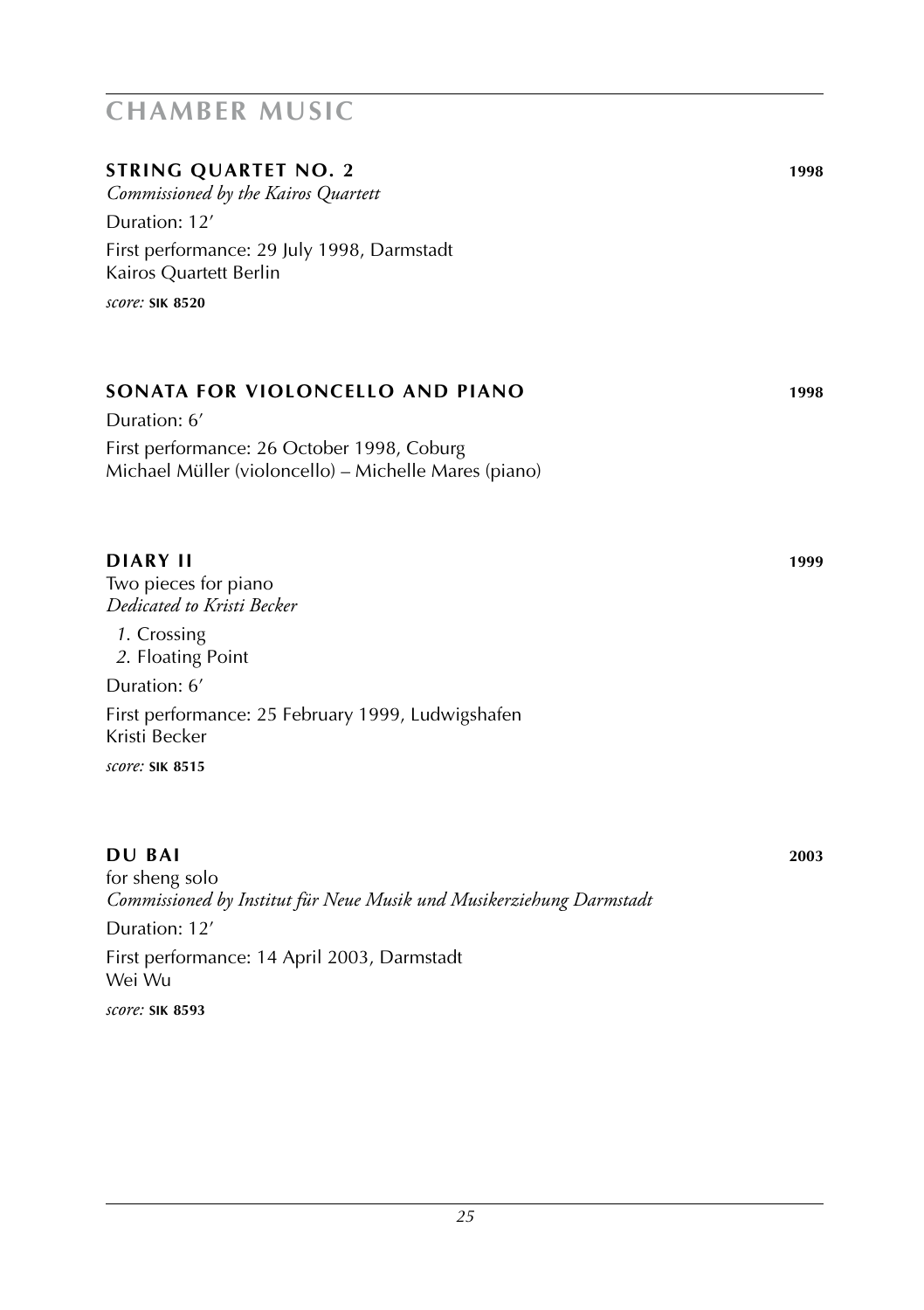| <b>INTERLACED FRAGMENTS</b><br>for sheng and viola                                                                                                                            | 2004 |
|-------------------------------------------------------------------------------------------------------------------------------------------------------------------------------|------|
| First performance: 28 January 2004, Berlin<br>Wu Wei (Sheng) – Vincent Royer (viola)                                                                                          |      |
| <b>DIARY III</b><br>for piano<br>Dedicated to Stefan Schäfer<br>Commissioned by Freunde der Kammermusik Quickborn e.V.<br>1. The Chant of Stones<br>2. Wind, Water and Shadow | 2004 |
| Duration: 5'                                                                                                                                                                  |      |
| First performance: 23 January 2005, Quickborn<br>Peter Roggenkamp                                                                                                             |      |
| $XI-II$<br>for zheng solo                                                                                                                                                     | 2005 |
| Duration: 10'<br>First performance: 24 April 2005, Taipei                                                                                                                     |      |
| Juan-reng Ye                                                                                                                                                                  |      |

**DIARY IV 2006** Five fragments for organ Duration: 10'

First performance: 11 February 2006, Middletown – Wesleyean University Ronald Ebrecht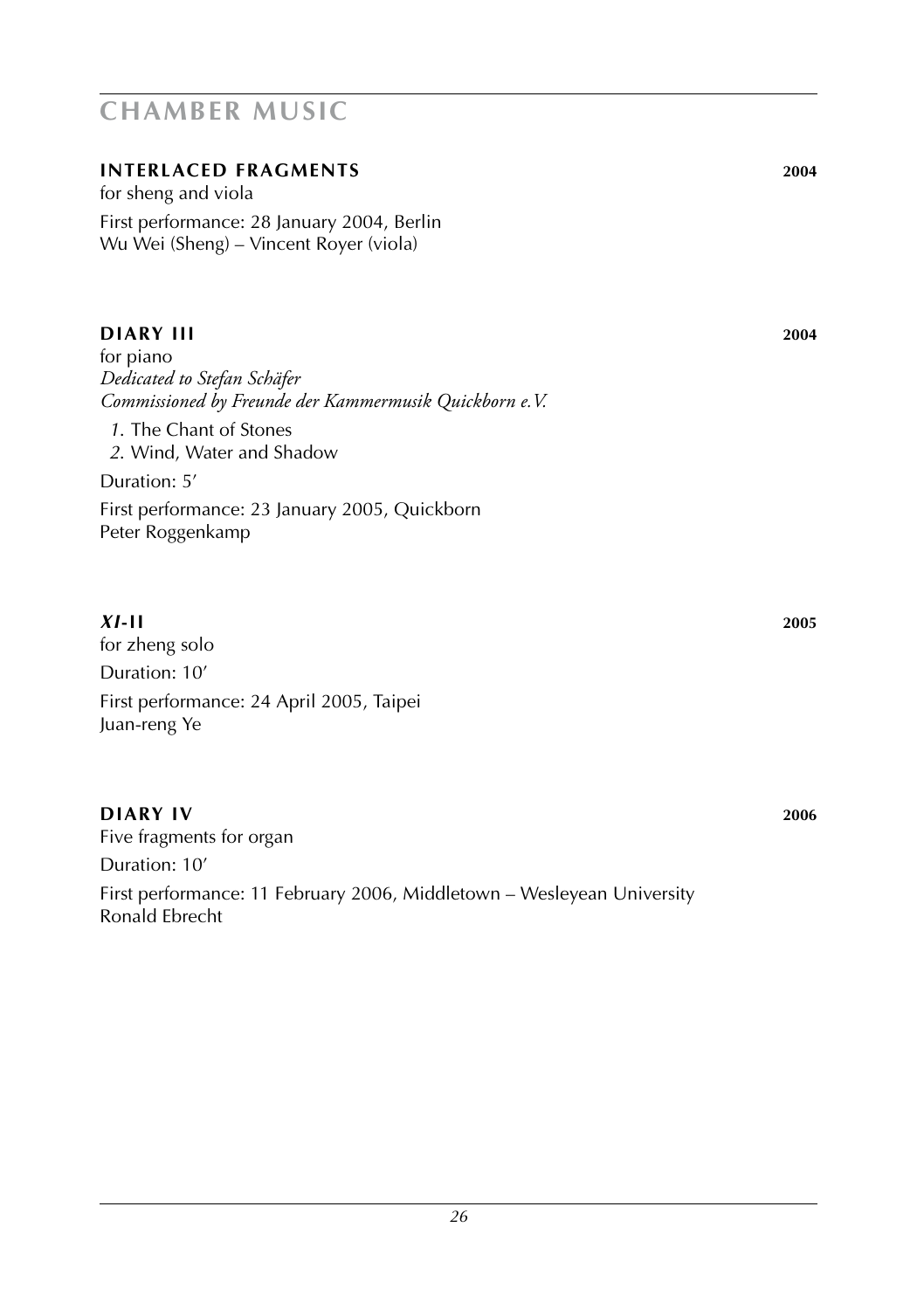#### **eurythmische Fragmente** (eurythmic fragments) **2009**

for violin and piano *Commissioned by Alanus Hochschule, Eurythmic Department*

- *1*. Kreisel [Spinning top]
- *2*. Knoten [Knot]
- *3*. Schwingende Wassertropfen [Swinging Waterdrops]
- *4*. Klingende Scherben [Sounding Shards]
- *5*. Glocken [Bells]
- *6*. Aeolsharfe [Aeolian Harp]

Duration: 15'

First performance: 20 March 2010, Bonn

## **vier Fragmentarische stücke** (four fragmentary pieces) **2012**

for violin

- *1*. Fragment I q = 52*, langsam und sehr zart*
- *2*. Fragment II q = 132-144*, rasch*
- *3*. Fragment III  $\epsilon = 66$ , erzählend  $\epsilon \epsilon = 72-80$
- *4*. Fragment IV q = 60*, legato molto* **·** q = 120-132*, schnell und sehr fließend*

Duration: 7'

First performance: 28 June 2012, Hamburg Christiane Erdinger

#### **DIARY V 2013**

for quarter-tone piano (two pianos / one player)

Duration: 11'

First performance: 1 May, Hamburg Bernhard Fograscher

## **talking through distance 2014**

for pipa and flute *Dedicated to Robert Aitken, Commissioned by New Music Concerts (Toronto) with the financial assistance of Roger D. Moore in* 2014 Duration: 11' First performance: 21 May 2014, Toronto Weiwei Lan (pipa) – Robert Aitken (flute)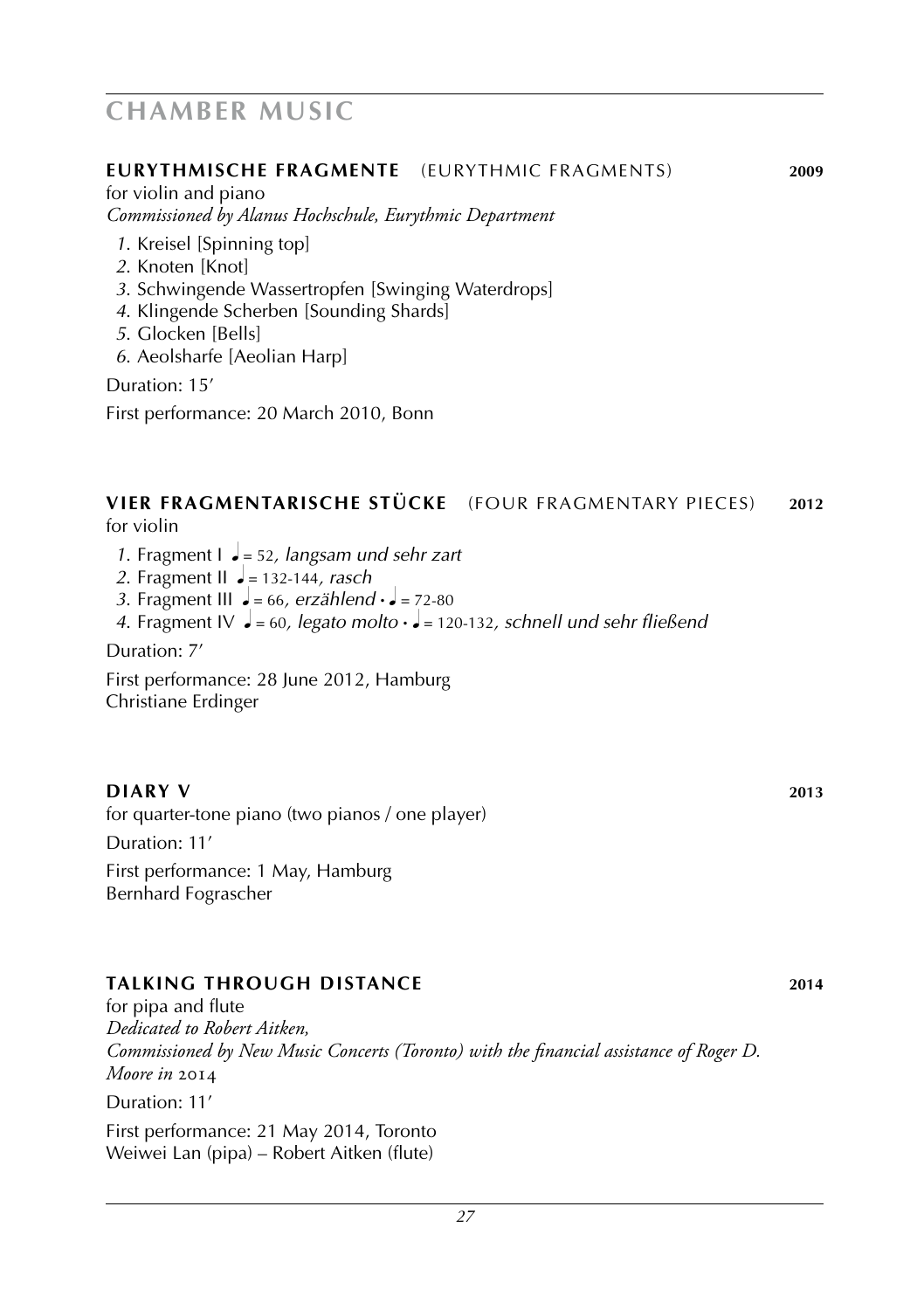## **imaginative reflections 2015**

for clarinet, violin, violoncello and piano *Commissioned by Ensemble Les Amis, Shanghai – sponsored by the Shanghai Conservatory of Music*

- *1*. Crystallization
- *2*. Lights
- *3*. Waves
- *4*. Reflected Sculpture of Light
- *5*. Sound of Light
- *6*. Untitled Song
- *7*. Silentium

Duration: 20'

First performance: 2 June 2015, Shanghai Ensemble Les Amis

### **DIARY VI 2019**

for piano *Dedicated to Alexandra Sostmann*

- *1*. Prism
- *2*. Swishing *attacca*
- *3*. Reflection
- *4*. Echo

Duration: 7'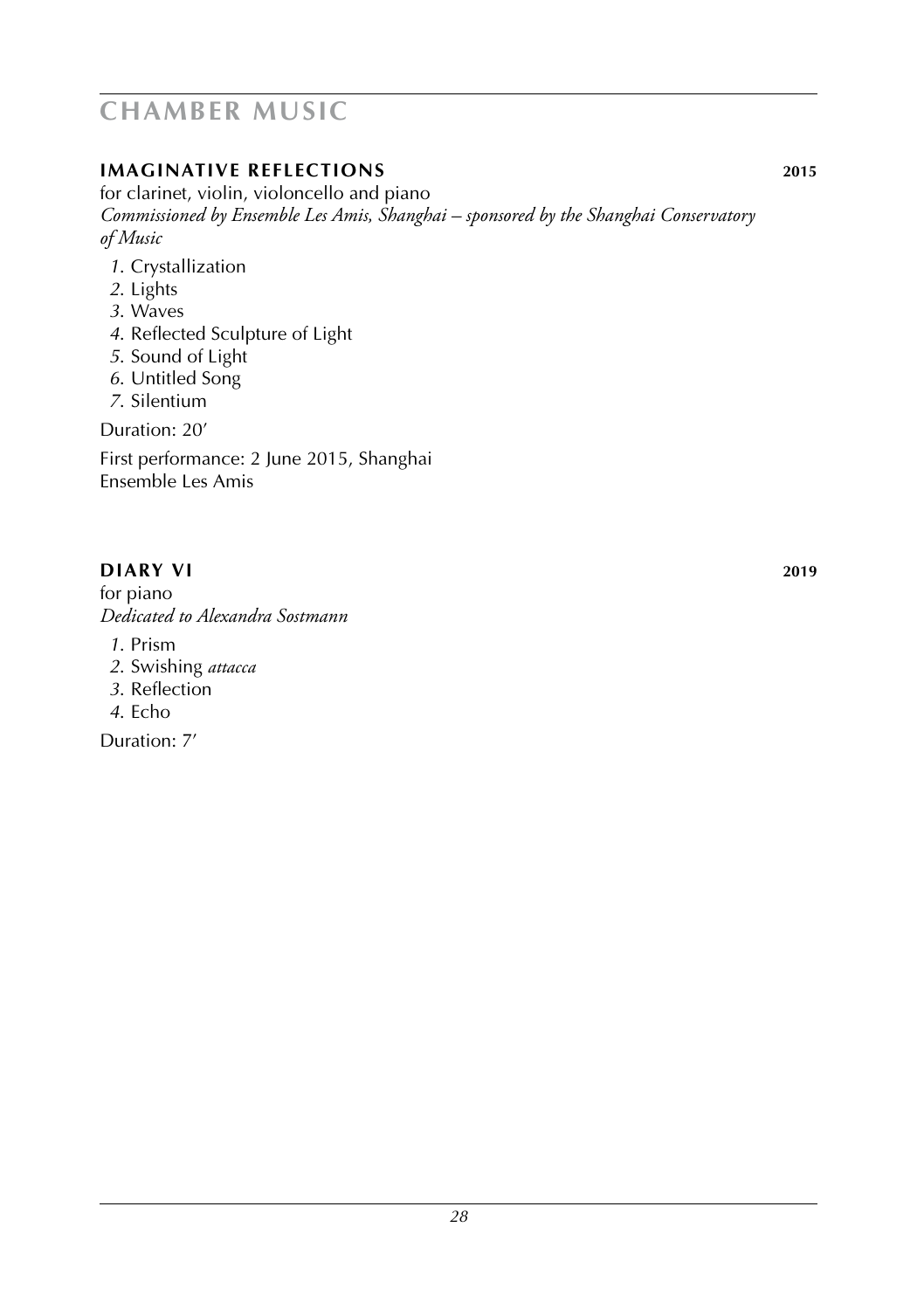# **index**

| Crystal Echo in th Jade Palace for two shengs,                                |  |  |
|-------------------------------------------------------------------------------|--|--|
|                                                                               |  |  |
|                                                                               |  |  |
|                                                                               |  |  |
|                                                                               |  |  |
|                                                                               |  |  |
|                                                                               |  |  |
|                                                                               |  |  |
|                                                                               |  |  |
|                                                                               |  |  |
|                                                                               |  |  |
|                                                                               |  |  |
|                                                                               |  |  |
|                                                                               |  |  |
|                                                                               |  |  |
|                                                                               |  |  |
| <b>Eurythmische Fragmente</b> [Eurythmic Fragments] for violin and piano 27   |  |  |
| Evapora for flute, oboe (or clarinet), piano, violin and violoncello 18       |  |  |
|                                                                               |  |  |
|                                                                               |  |  |
|                                                                               |  |  |
|                                                                               |  |  |
|                                                                               |  |  |
|                                                                               |  |  |
|                                                                               |  |  |
|                                                                               |  |  |
| Gui. The Sound of Clay and Bamboo for bamboo flute orchestra,                 |  |  |
|                                                                               |  |  |
|                                                                               |  |  |
|                                                                               |  |  |
| <b>Imaginative Reflections</b> for clarinet, violin, violoncello and piano 28 |  |  |
|                                                                               |  |  |
|                                                                               |  |  |
|                                                                               |  |  |
| <b>Invisible Landscapes</b> for zheng, percussion, piano and ensemble. 19     |  |  |
|                                                                               |  |  |
|                                                                               |  |  |
|                                                                               |  |  |
|                                                                               |  |  |
|                                                                               |  |  |
|                                                                               |  |  |